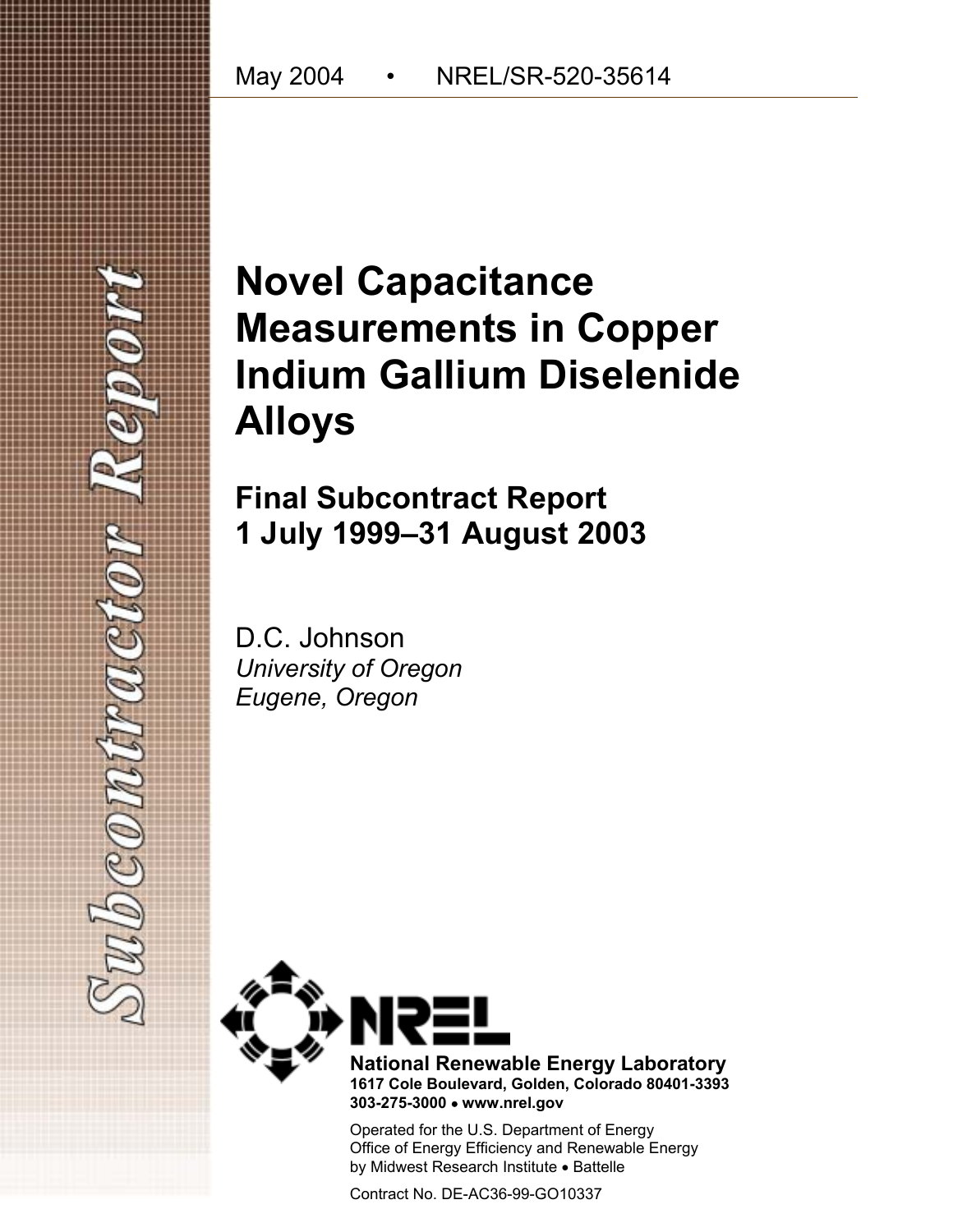# **Novel Capacitance Measurements in Copper Indium Gallium Diselenide Alloys**

# **Final Subcontract Report 1 July 1999–31 August 2003**

D.C. Johnson *University of Oregon Eugene, Oregon*

# NREL Technical Monitor: R. Matson

Prepared under Subcontract No. XAD-9-18668-15



**National Renewable Energy Laboratory 1617 Cole Boulevard, Golden, Colorado 80401-3393 303-275-3000** • **www.nrel.gov** 

Operated for the U.S. Department of Energy Office of Energy Efficiency and Renewable Energy by Midwest Research Institute • Battelle

Contract No. DE-AC36-99-GO10337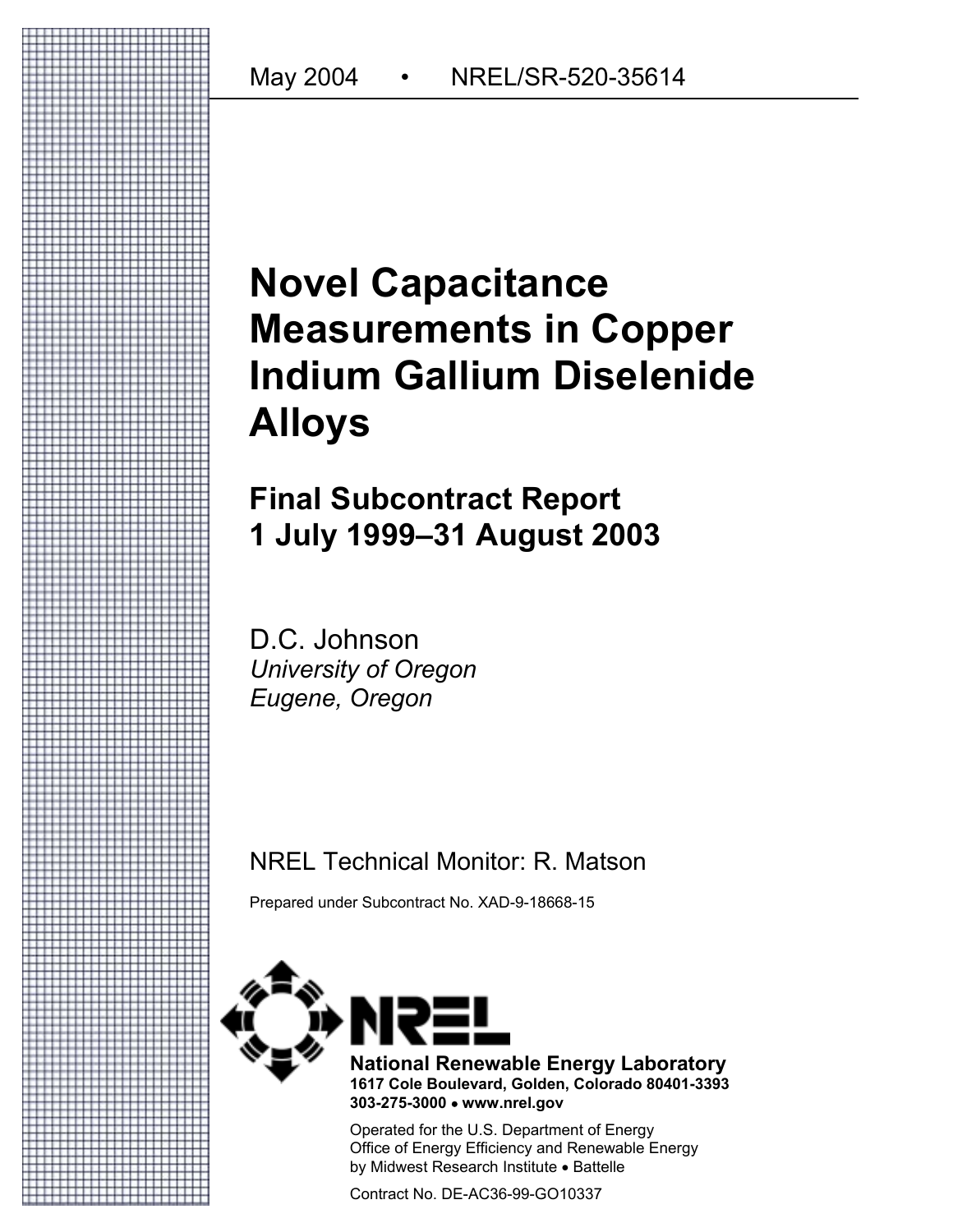**This publication was reproduced from the best available copy Submitted by the subcontractor and received no editorial review at NREL**

#### **NOTICE**

This report was prepared as an account of work sponsored by an agency of the United States government. Neither the United States government nor any agency thereof, nor any of their employees, makes any warranty, express or implied, or assumes any legal liability or responsibility for the accuracy, completeness, or usefulness of any information, apparatus, product, or process disclosed, or represents that its use would not infringe privately owned rights. Reference herein to any specific commercial product, process, or service by trade name, trademark, manufacturer, or otherwise does not necessarily constitute or imply its endorsement, recommendation, or favoring by the United States government or any agency thereof. The views and opinions of authors expressed herein do not necessarily state or reflect those of the United States government or any agency thereof.

Available electronically at<http://www.osti.gov/bridge>

Available for a processing fee to U.S. Department of Energy and its contractors, in paper, from:

> U.S. Department of Energy Office of Scientific and Technical Information P.O. Box 62 Oak Ridge, TN 37831-0062 phone: 865.576.8401 fax: 865.576.5728 email: <mailto:reports@adonis.osti.gov>

Available for sale to the public, in paper, from: U.S. Department of Commerce National Technical Information Service 5285 Port Royal Road Springfield, VA 22161 phone: 800.553.6847 fax: 703.605.6900 email: [orders@ntis.fedworld.gov](mailto:orders@ntis.fedworld.gov) online ordering: <http://www.ntis.gov/ordering.htm>

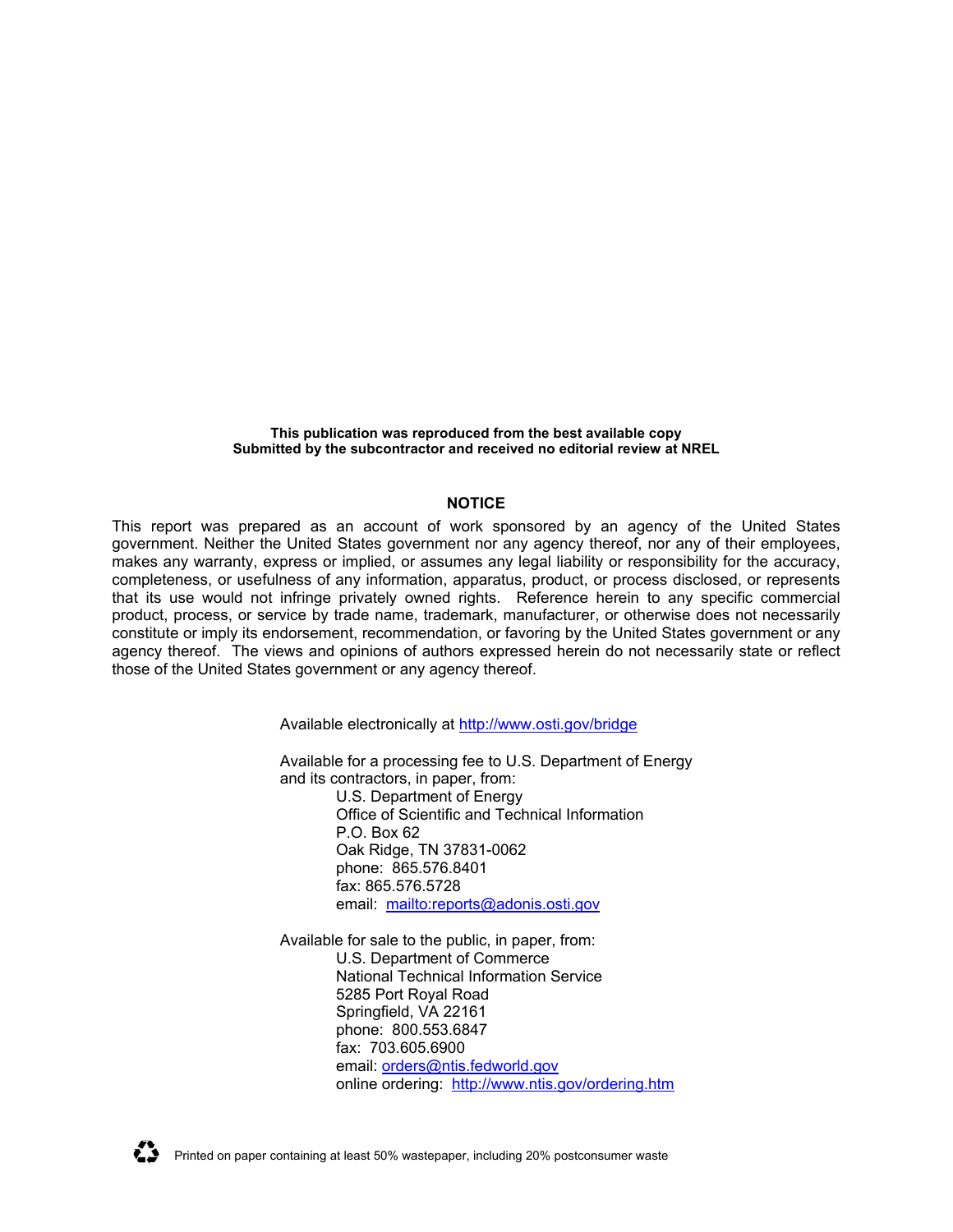## **PREFACE**

This Final Technical Progress Report covers the work performed at the University of Oregon for the period July 1, 1999 to August 31, 2003 under NREL Subcontract Number XAD-9-18668-15. The following personnel participated in this research program:

| <b>NAME</b>       | <b>TITLE</b>                         | <b>WORK PERFORMED</b>                                                                                           |
|-------------------|--------------------------------------|-----------------------------------------------------------------------------------------------------------------|
| David C. Johnson  | Professor,<br>Principal Investigator | Program Manager                                                                                                 |
| J. David Cohen    | Professor                            | Supervised sample characterization<br>studies by capacitance methods                                            |
| Jennifer T. Heath | <b>Research Assistant</b>            | Characterization of CIGS and CIAS<br>samples by photocapacitance<br>spectroscopy, DLCP, and related<br>methods. |
| John Thompson     | <b>Research Assistant</b>            | Synthesis of CIS and CIGS samples<br>by elementally modulated reactants                                         |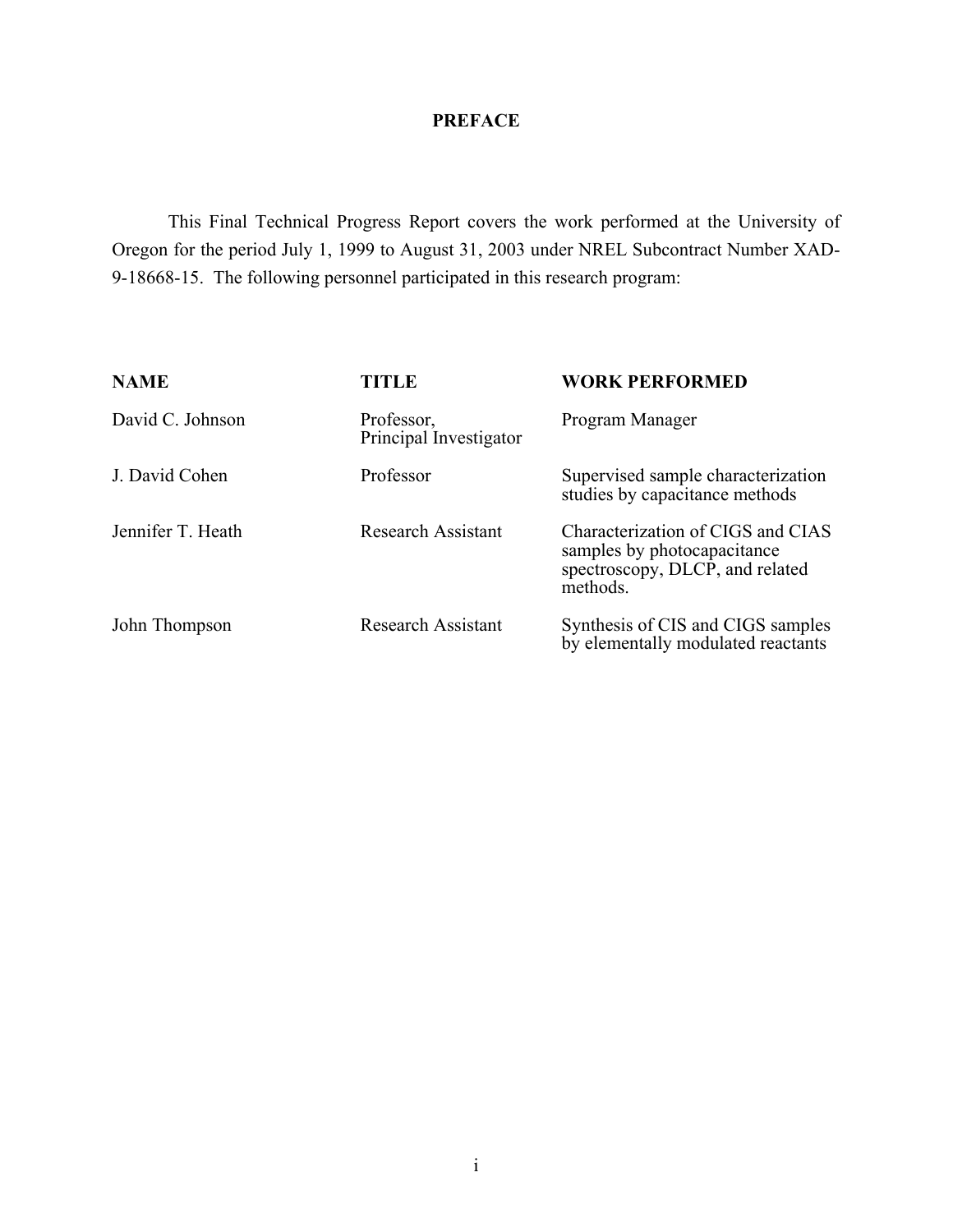# **TABLE OF CONTENTS**

| 1.0 | <b>TECHNIQUES</b>                                                                                                     |  |
|-----|-----------------------------------------------------------------------------------------------------------------------|--|
|     |                                                                                                                       |  |
|     |                                                                                                                       |  |
|     |                                                                                                                       |  |
|     |                                                                                                                       |  |
| 2.0 |                                                                                                                       |  |
| 3.0 | <b>RESULTS</b>                                                                                                        |  |
|     |                                                                                                                       |  |
|     |                                                                                                                       |  |
|     |                                                                                                                       |  |
|     | 3.4 Numerical Modeling of Admittance and Capacitance Profiling Measurements15                                         |  |
|     | 3.5 CuIn <sub>1-x</sub> Ga <sub>x</sub> Se <sub>2</sub> Alloy Films – Metastability with respect to Light Exposure 18 |  |
|     |                                                                                                                       |  |
|     |                                                                                                                       |  |
| 4.0 |                                                                                                                       |  |
| 5.0 |                                                                                                                       |  |
| 6.0 |                                                                                                                       |  |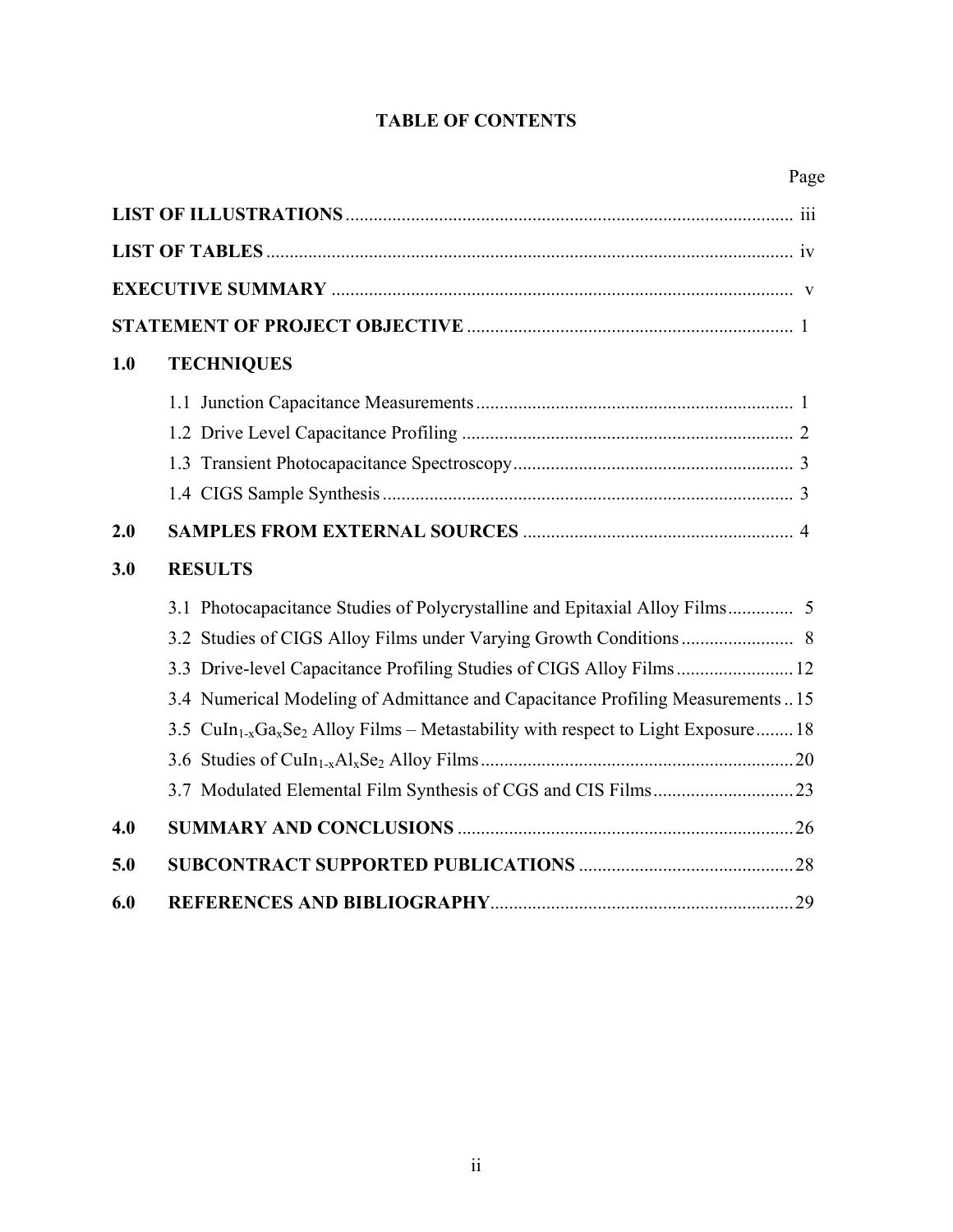# **LIST OF ILLUSTRATIONS**

<span id="page-5-0"></span>

| <b>FIG. 1.</b> | The transient photocapacitance spectra for the University of Illinois single crystal                                                                                                   |  |
|----------------|----------------------------------------------------------------------------------------------------------------------------------------------------------------------------------------|--|
| <b>FIG. 2.</b> | Transient photocapacitance spectra for the IEC polycrystalline samples with Ga                                                                                                         |  |
| <b>FIG. 3.</b> | Schematic of observed defect bands in low and high Ga alloys Drive-level                                                                                                               |  |
| <b>FIG. 4.</b> | Photocapacitance spectrum and photocurrent spectrum for $CuIn0.7Ga0.3Se2$ device                                                                                                       |  |
| <b>FIG. 5.</b> | Cell efficiencies vs. minority carrier collection ratios, $n/p$ , for five 30%                                                                                                         |  |
| FIG. 6.        | Photocapacitance spectra for CIGS devices grown under different conditions 10                                                                                                          |  |
| <b>FIG. 7.</b> | Correlation of device short circuit current and Urbach energy determined from                                                                                                          |  |
| <b>FIG. 8.</b> | Admittance spectroscopy results for a device fabricated with a substrate                                                                                                               |  |
| FIG. 9.        | Typical DLCP profiles, taken at 110 K for several frequencies together with<br>a plot of the DLCP value at $\langle x \rangle = 0.4 \mu$ m versus thermal energy $\bar{E}_e$ , showing |  |
|                |                                                                                                                                                                                        |  |
|                |                                                                                                                                                                                        |  |
|                | FIG. 12. Simulated admittance spectrum under zero dc bias for the model semiconductor                                                                                                  |  |
|                | FIG. 13. Simulated C-V profiles and DLCP profiles for different frequencies at 290K                                                                                                    |  |
|                |                                                                                                                                                                                        |  |
|                | FIG. 15. Typical change in device performance before and after the long wavelength light                                                                                               |  |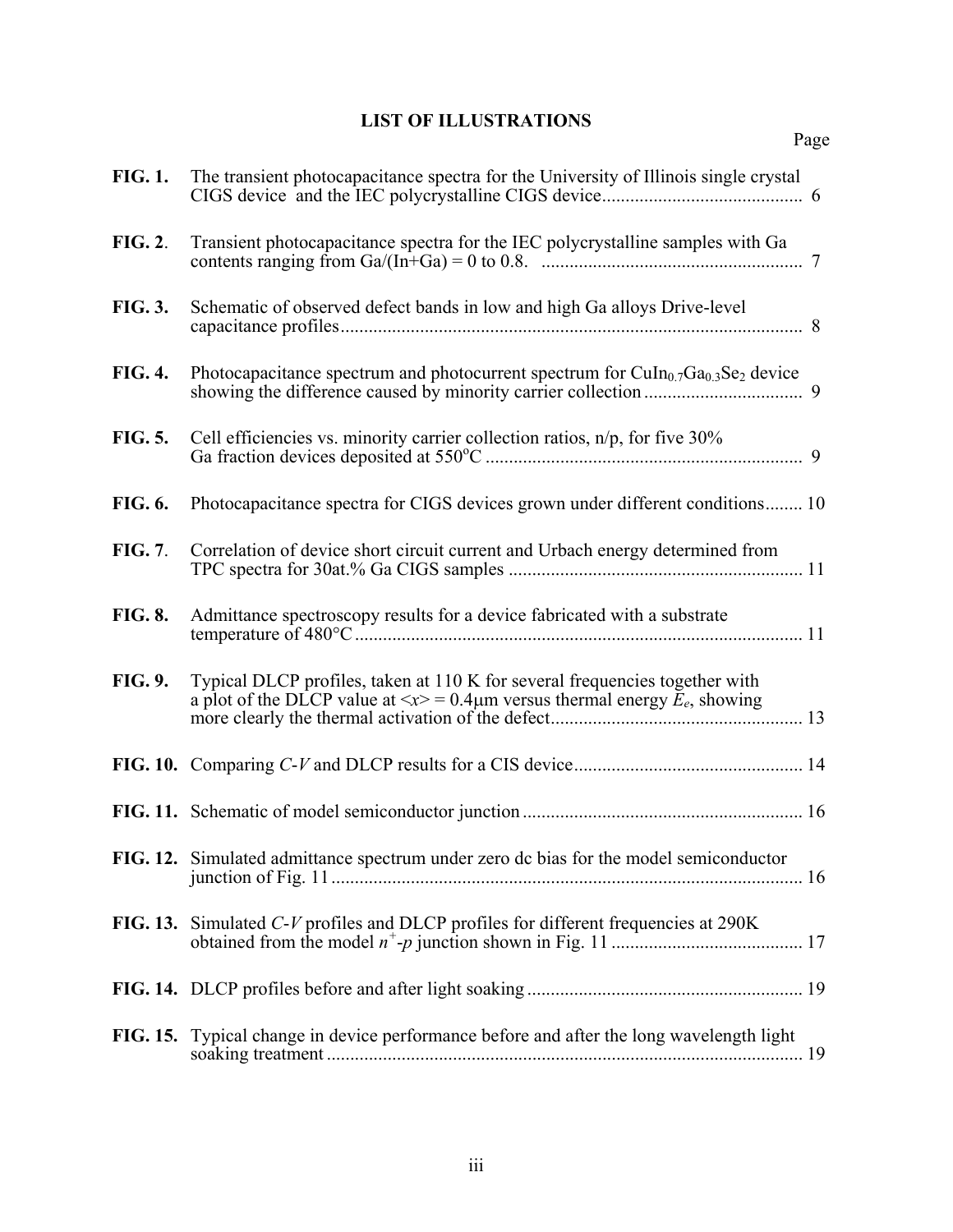<span id="page-6-0"></span>

| FIG. 16. Comparison of Photocapacitance Spectra for a 13at.% Al fraction CIAS device                                                                                 | 20 |
|----------------------------------------------------------------------------------------------------------------------------------------------------------------------|----|
| <b>FIG. 17.</b> Photocapacitance spectra for four CIAS samples with different Al fractions  21                                                                       |    |
| FIG. 18. DLCP data showing the spatial non-uniformity of the films and very low carrier<br>densities for the device with $Al/(In+Al) = 0.13$ and for the device with |    |
| FIG. 19. DLCP data for device with $Al/(In+Al) = 0.29$ , taken at 270 K and frequencies of                                                                           |    |
| FIG. 20. Composition vs. deposition time of five sequentially deposited samples                                                                                      |    |
|                                                                                                                                                                      |    |
| FIG. 22. X-ray diffraction for a series of anneals of a (Cu:In:Se)/(Cu:Ga:Se)                                                                                        | 25 |

# **LIST OF TABLES**

|                 | <b>TABLE I.</b> CIGS devices studied from IEC, in order from lowest to highest Ga content,  |  |
|-----------------|---------------------------------------------------------------------------------------------|--|
|                 | <b>TABLE II.</b> CIAS devices studied from IEC, in order from lowest to highest Al content, |  |
|                 | <b>TABLE III.</b> Relative deep defect densities and Urbach energies estimated from the TPC |  |
|                 | <b>TABLE IV.</b> Summary of device performance and minority carrier collection for          |  |
| <b>TABLE V.</b> | Summary of device performance and defect response of CIAS samples  21                       |  |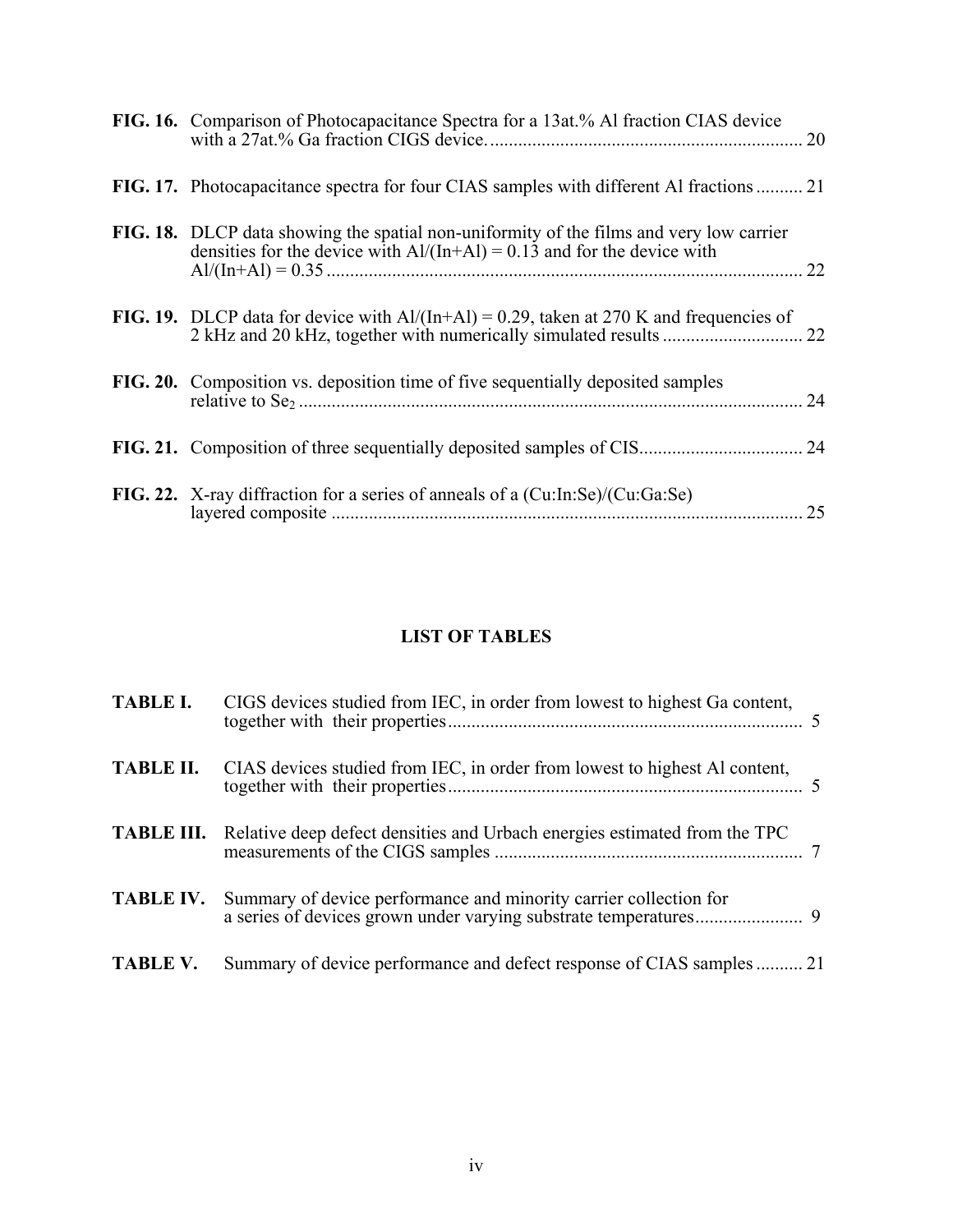#### **EXECUTIVE SUMMARY**

<span id="page-7-0"></span> The work carried out under NREL Subcontract Number XAD-9-18668-15 has concentrated on two areas of study. For the first area, we applied a new synthetic method to the production of CIGS alloys; namely, the modulated elemental reactant method. To form CIGS by this method, alternating layers Cu:In:Se and Cu:Ga:Se composites, each less than 100Å thick, were evaporated in sequence and then annealed at low temperature. The formation of the desired CIGS chalcopyrite phase was monitored by X-ray diffraction as the temperature was raised. The desired phase was achieved once an annealing temperature of  $400^{\circ}$ C was reached. By using multiple repetitions of the reactant layers, CGS, CIS, and CIGS samples up to 1 micron in thickness were produced. Several of these thicker samples were deposited on Mo coated glass and were recently completed as photovoltaic devices by the deposition of CdS and ZnO contacting layers courtesy of Bill Shafarman at the Institute of Energy Conversion (IEC). The best of these test devices achieved a conversion efficiency of only 2.5%; however, we hope that further and more rapid improvement will be possible once we have carried out a detailed characterization of their electronic properties.

The second focus of this Subcontract supported work has been to test and develop junction capacitance methods to better understand the electronic properties in CIGS material and establish a relationship of those properties to specific device performance parameters. The primary methods that were employed under this Subcontract were the transient photocapacitance (TPC) spectroscopy and the drive-level capacitance profiling (DLCP) method. For these characterization studies we relied on CIGS samples obtained from outside sources, primarily from IEC. The TPC spectra we obtained revealed a deep defect band centered about 0.8 eV from the top of the valence band, and also an exponential tail of states into the gap. The deep defect band was found to be present both in polycrystalline CIGS as well as a single crystal epitaxial sample device obtained from the University of Illinois. We found that the 0.8 eV optical transition energy remained constant independent of changes in the Ga fraction. This indicates that the defect lies much closer to midgap as the Ga fraction is increased and is thus more likely to become an important recombination center in the higher Ga fraction alloys. Among the full set of 30at.% Ga fraction CIGS samples devices supplied by IEC, we found that the poorer efficiency devices had lower minority carrier collection and we also found a surprisingly strong correlation that the samples with higher Urbach energies exhibited lower values of the shortcircuit current. Using our DLCP measurements we demonstrated that we could obtain superior quantitative estimates of the "deep acceptor level" density and, moreover, the most reliable estimates of the hole carrier densities in such sandwich geometry devices. Numerical modeling was employed to confirm these conclusions, and to point out the detailed relationship and significant differences between the DLCP method with the more familiar techniques of admittance spectroscopy, and normal capacitance voltage profiling.

Finally, we extended our characterization studies to four  $CuIn<sub>1-x</sub>Al<sub>x</sub>Se<sub>2</sub> (CIAS)$  samples also supplied by IEC. Our photocapacitance and DLCP measurements on these CIAS samples indicated that, for a sample with 13at.% Al (having a bandgap of nearly 1.2eV) the electronic properties were essentially identical to those in CIGS samples with 26at.% Ga. However, for the CIAS samples with 29at.% and higher Al fractions, the electronic properties were found to be relatively poor, as indicated by broader bandtails, poorer minority carrier collection, very nonuniform electronic properties, and generally lower carrier densities.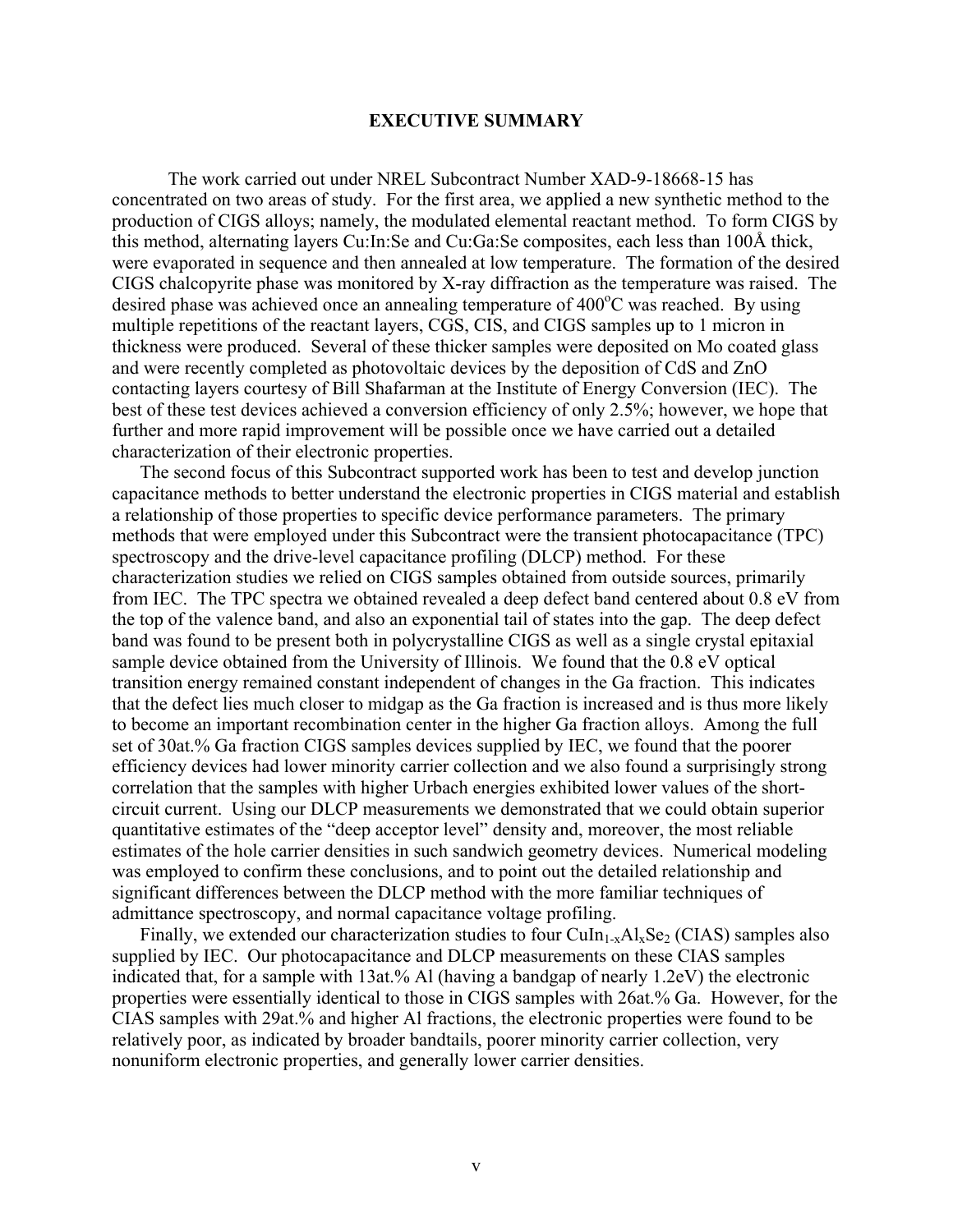## <span id="page-8-0"></span>**Novel Capacitance Measurements in Copper Indium Gallium Diselenide Alloys Final Report July 1, 1999 – August 31, 2003 Subcontract Number – XAD-9-18668-15 Principal Investigator - David C. Johnson**

#### **OBJECTIVE**

 The objective of this research was to measure the electronic properties of the copper indium/gallium diselenide alloys using several well-developed capacitance techniques appropriate for probing materials with a continuous distribution of semiconducting gap electronic energy states. Optimized CIGS samples, both from our own synthesis approach and from members of the NREL CIGS Team of the Thin-Film Partnership, were characterized.

#### **1.0 TECHNIQUES**

Below we briefly describe the techniques used in this project to measure the electrical properties of optimized CIGS samples and the synthesis technique explored to make CIGS samples at Oregon.

#### **1.1 Junction Capacitance Measurements**

Junction capacitance measurements were first developed to study and characterize single crystal semiconductors [[1,](#page-36-1) [2\]](#page-36-2). Although complicated by the continuous distribution and large number of deep levels in the mobility gap, these methods also have been applied successfully to amorphous semiconductors, and in fact, provided the first accurate picture of the density of gap states in hydrogenated amorphous silicon [[3,4\]](#page-36-3).

Junction capacitance probes the barrier region formed when joining two materials with different Fermi levels, such as a metal-semiconductor (Schottky) barrier or p+-n semiconductor interface. In an AC junction capacitance measurement on a diode sample, a small modulated voltage of frequency ω is applied to the reversed biased barrier, producing an AC distribution of thermally activated responding charge. Then, if ε and A are the dielectric constant and barrier cross-sectional area, respectively, the measured capacitance is

<span id="page-8-1"></span>
$$
C = \frac{\varepsilon A}{\langle x \rangle} \tag{1}
$$

where  $\langle x \rangle$  is the first moment of the responding AC charge distribution. The above relation is valid in general, and provides the basis for capacitance profiling techniques. For example, in the case of a single crystal sample in which has one shallow donor or acceptor level, one can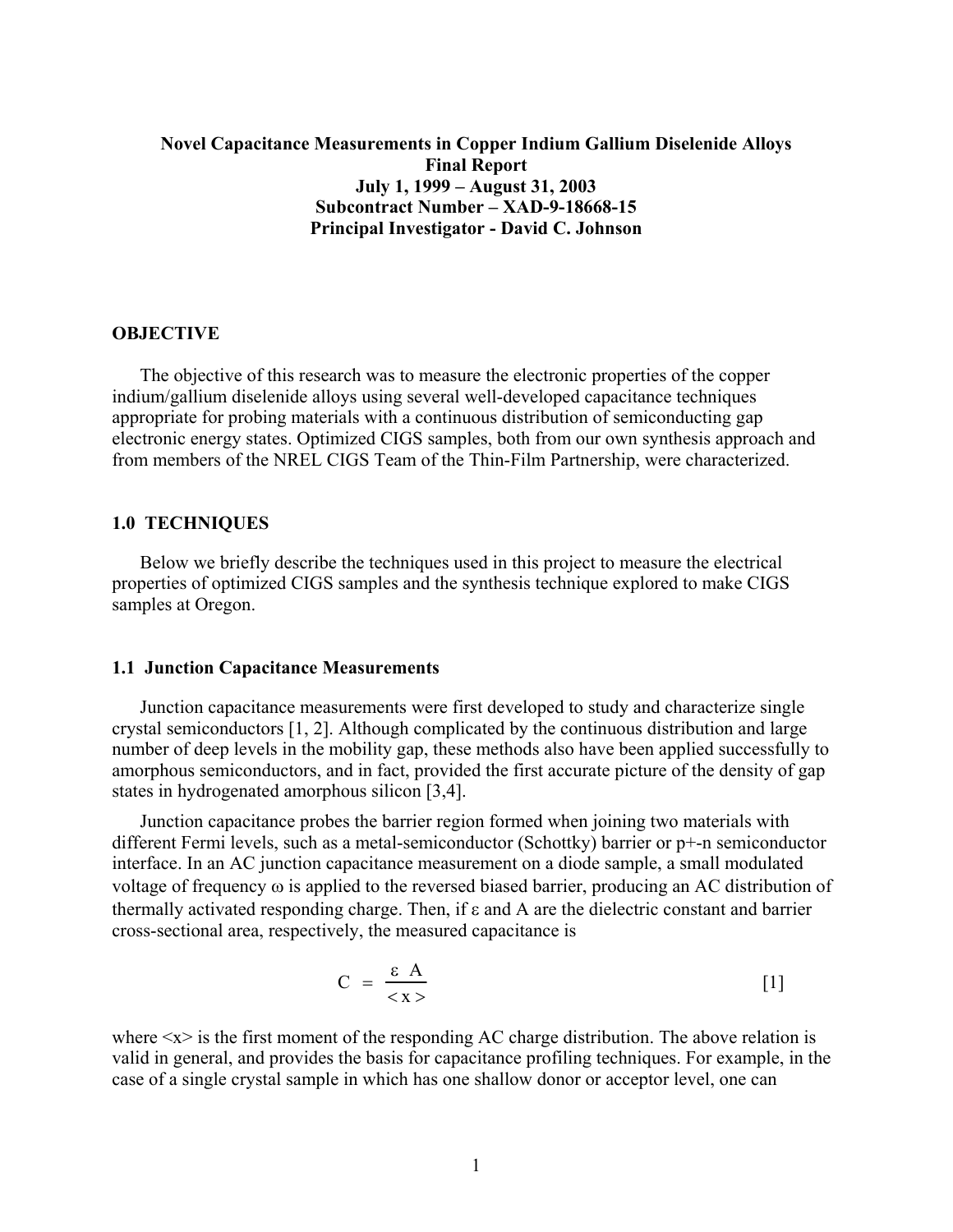<span id="page-9-0"></span>determine the concentration as a function of position using the "profiler's equation" or "CV profile", namely

$$
N_{CV} = -\frac{C^3}{\varepsilon q A^2} \left(\frac{dC}{dV}\right)^{-1} \text{vs.} \ll \text{x} > \tag{2}
$$

where q is the electronic charge. Eqn. [2] allows the crystalline semiconductor's donor concentration to be determined from a capacitance vs. applied voltage (C–V) scan.

Analysis of capacitance data taken on a material with a large and quasi-continuous distribution of semiconductor gap states is more complex. In this situation, the responding AC charge is not localized within the depletion tail (i.e.,  $\langle x \rangle = W$ , where W is the depletion width) as assumed in deriving Eqn. [2], but rather the AC charge may be distributed throughout the entire depletion region. In fact, all gap states that can emit a charge carrier to the nearest band edge within the time scale of the bias modulation (angular) frequency ω will contribute to the sample's capacitive response. However, because of the exponential character of carrier emission rates, the measurement frequency imposes a sharp energy cutoff  $E_e = k_B T \ln(v/\omega)$  such that gap states deeper than Ee from the nearest band edge cannot respond to the applied AC voltage. The emission prefactor ν can be determined from the frequency and temperature dependence of the sample's capacitance via Arrenhius plots.

#### **1.2 Drive Level Capacitance Profiling (DLCP)**

In the study of amorphous semiconductors, the above observations led to the development of a powerful capacitance characterization technique called "drive-level capacitance profiling" [[5\]](#page-36-4). In this technique, it is noted that a sample's capacitance depends modestly on the amplitude of the applied bias' AC modulation δV ("drive level"). Expanding capacitance in a power series of δV

<span id="page-9-1"></span>
$$
C = C_o + C_1 (\delta V) + C_2 (\delta V)^2 + \dots
$$
 [3]

then applying Eqn. [1] yields the following relation for the "drive level charge density"  $N_{DL}$ 

$$
N_{DL} = -\frac{C_0^3}{2q\varepsilon A^2 C_1} = p + \int_{E_{F0}}^{E_V + E_e} g(E, x) dE
$$
 [4]

In the integral  $E_{F0}$  is the Fermi energy position and  $p$  is the free carrier density in the undepleted film. That is,  $N_{DL}$  as determined by  $C_0$  and  $C_1$  is directly related to an integral over the density of states,  $g(E,x)$ .

By determining  $N_{DL}$  for different values of the dc bias, and by varying  $E_e$  via different values of temperature or frequency, both a spatial and an energetic profile of the defect density can be obtained. This profile is generally insensitive to the response from states at or near the interface, except for specific values of dc bias which allow the interface states to dynamically respond to the alternating voltage. This last attribute can be particularly useful in distinguishing the interface from bulk response of defects. In contrast, the standard C-V profile is sensitive to all sources of charge change in the film, including the changes in interface charge that occur during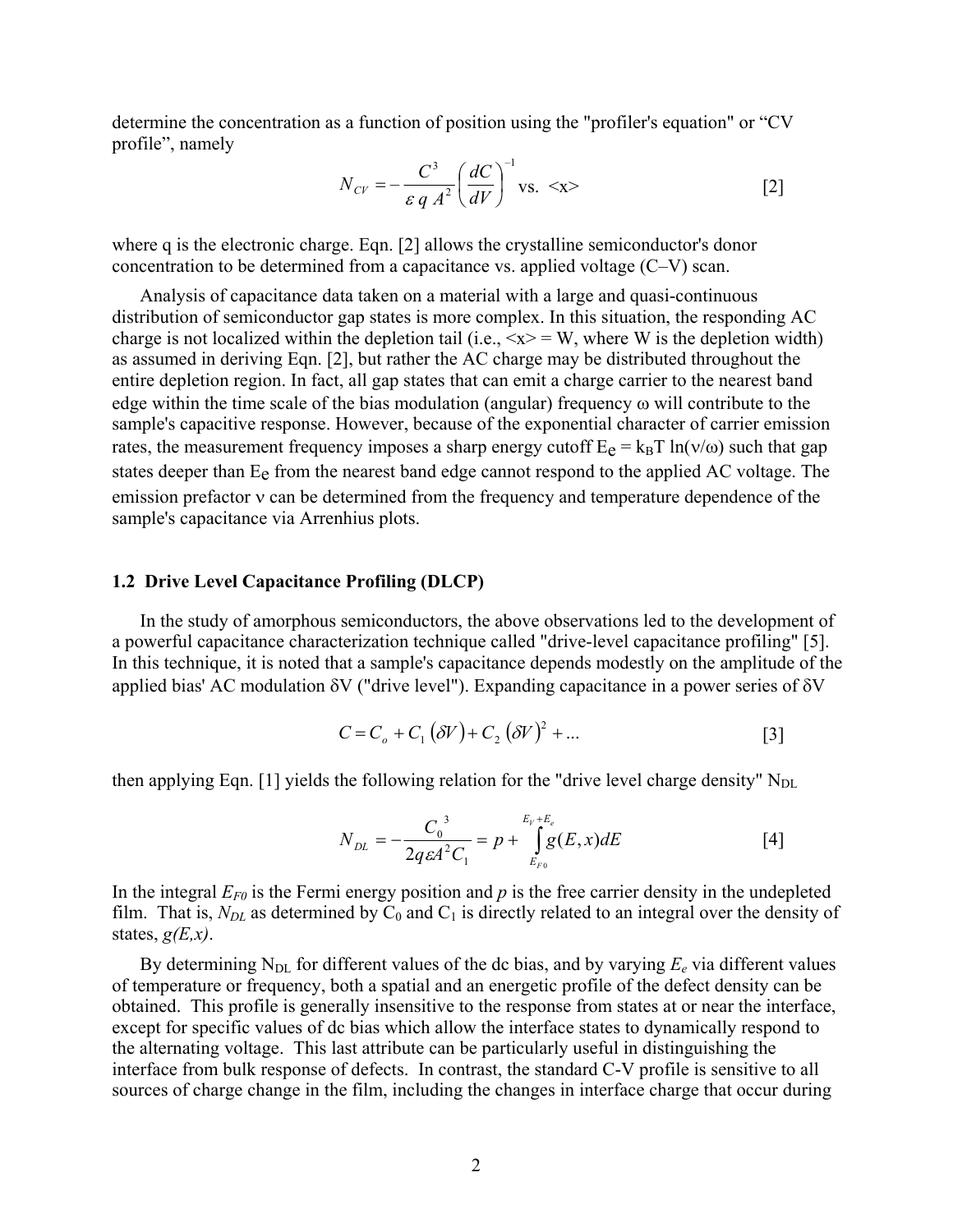<span id="page-10-0"></span>the scan in dc bias, regardless of whether the interface defects can respond dynamically at the ac frequency. A detailed comparison between the standard C-V and DLCP profiles can thus often distinguish interface states from bulk defects in the semiconductor film.

#### **1.3 Transient Photocapacitance Spectroscopy**

Transient photocapacitance has become a well-established characterization technique in the field of amorphous semiconductors where it has been used to establish the continuous spectrum of defect levels in the bulk [[6\]](#page-36-5) as well as anomalous interface defects [\[7\]](#page-36-5). While the drive-level method yields values for the absolute number of midgap states in a material as well as offering the capability of spatial profiling the defect densities throughout a sample, photocapacitance yields high-resolution descriptions of the shape of the electronic density of states. Thus photocapacitance is a powerful tool for examining qualitative trends in the energy distribution of defect states with changes in, for example, deposition parameters.

The principle and implementation of the photocapacitance method is similar to the more familiar DLTS technique. The semiconductor junction held under reverse bias is subjected periodically to a voltage "filling pulse" which allows majority carriers to move into the previously depleted region and be captured. Following these pulses a capacitance transient can be observed as holes are thermally emitted out of the majority carrier traps and leave the depletion region. In the TPC measurement, however, one introduces sub-band-gap monochromatic light to induce optical transitions in addition to any thermal ones. Actually, light is applied after *every other* filling pulse so that the capacitance transients with and without light present can be subtracted. The difference, integrated over a time window and normalized to the photon flux, yields the photocapacitance signal at each photon energy selected by the monochromator. Repeating this over the full range of sub-band-gap photon energies available yields the *photocapacitance spectrum*.

The same sample structure is used in a photocapacitance as for the drive level capacitance profiling measurement. However, because a proper combination of voltage levels and light intensity must be used to produce analyzable data, photocapacitance is a much more difficult technique to implement than drive level profiling. The method is extremely valuable, however, since these high-resolution spectra can determine the qualitative shape of the electronic density of state, identify prominent features associated with defect levels, and track the growth, suppression or energetic changes in these levels as a function of alloy composition.

### **1.4 CIGS Sample Synthesis**

Elementally modulated reactants were used to prepare thin films of  $CuIn_{1-x}Ga_xSe_2$ . The elementally modulated reactants were prepared using thin film deposition techniques [[8\]](#page-36-6) and consist of Ångstrom scale layers of the elements to be reacted. The multilayer repeat distance, which can be continuously varied, determines the diffusion distances and subsequent reaction parameters of temperature and time required for complete reaction. The total film thickness is the product of the number of multilayer repeats and the thickness of the multilayer repeating unit. The elementally modulated samples are removed from the vacuum chamber to be processed. This growth technique is easily scalable.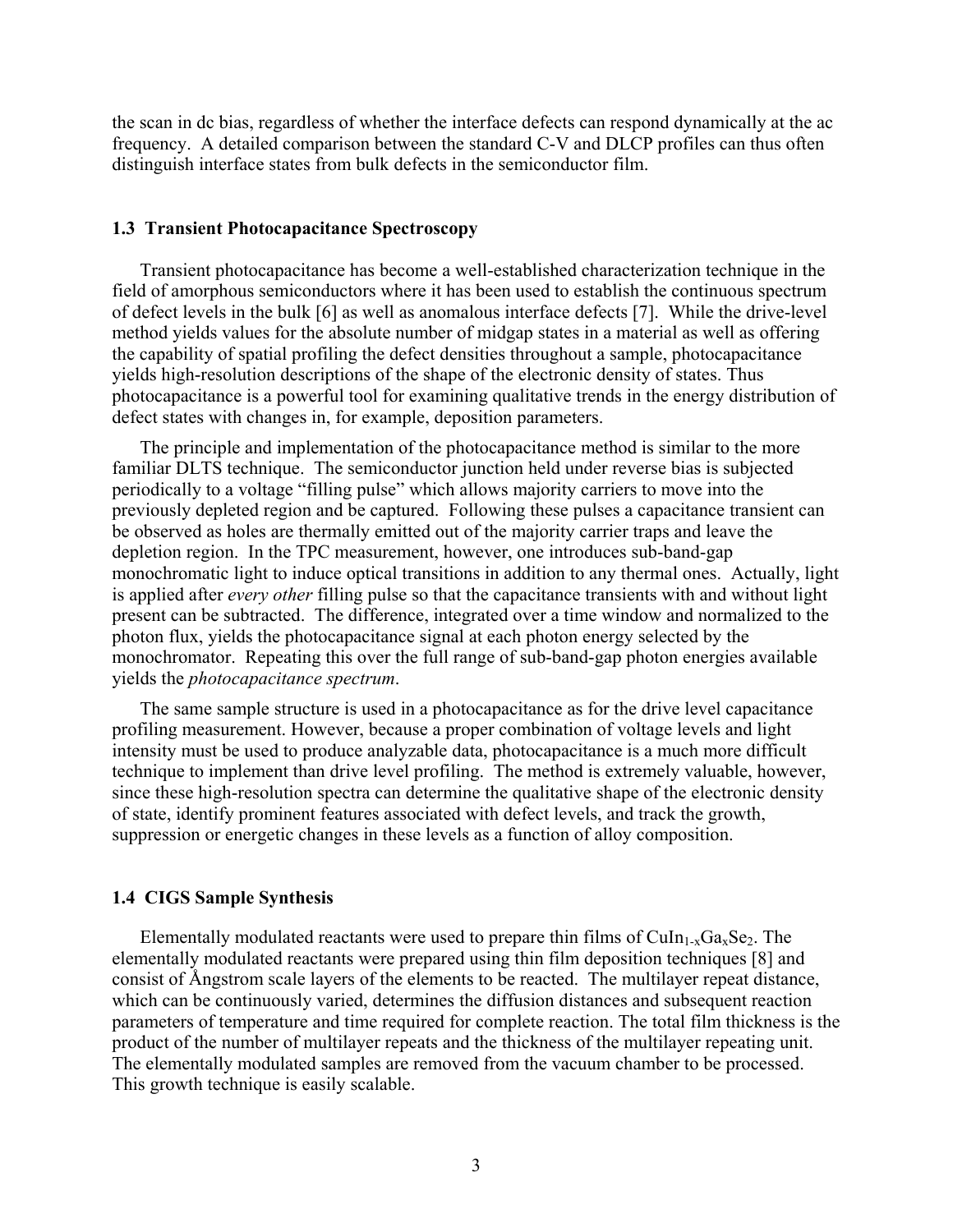<span id="page-11-0"></span>Several in-situ probes are available as a result of the layered structure of the elementally modulated reactants. The short diffusion distances in the multilayer reactants result in low reaction temperatures and rapid reaction rates allowing the energetic changes occurring in the reactions to be followed using scanning calorimetry [[9,](#page-36-7) [10\]](#page-36-7). The modulated nature of the reactant produces a low angle x-ray diffraction pattern which, collected as a function of temperature and time, permits the interdiffusion of the reactant to be characterized quantitatively $[11, 12, 13]$  $[11, 12, 13]$  $[11, 12, 13]$  $[11, 12, 13]$  $[11, 12, 13]$  $[11, 12, 13]$ . High angle diffraction combined with scanning and transmission electron microscopy are used to determine the structure and morphology of crystalline products and the absence of crystalline compounds in amorphous intermediates. These techniques provide detailed information about the reaction pathway.

#### **2.0 SAMPLES FROM EXTERNAL SOURCES**

In addition to the CIGS material synthesized at the University of Oregon, a number of  $Culn_{1-x}Ga_xSe_2 (CIGS)$  and  $CuIn_{1-x}Al_xSe_2 (CIAS)$  samples were obtained from Bill Shafarman at the University of Delaware (Institute of Energy Conversion). These samples were characterized by the experimental techniques described above to establish a baseline to compare with material being developed at Oregon. These films were grown about 2  $\mu$ m thick using four-source elemental evaporation [\[14,15\]](#page-36-9). The film compositions, determined by energy dispersive x-ray spectroscopy, are slightly Cu poor, with Cu/(In+Ga)=0.8-0.9.

The IEC samples were in the form of finished solar cells. The films were deposited on sodalime glass which had been coated with a 1  $\mu$ m Mo layer. To form devices, a chemical bath deposition was used to deposit 30-40 nm of CdS, then ZnO:Al was sputtered to form the top contact, with evaporated Ni/Al grids.

The CIGS films obtained from IEC were prepared with Ga fractions ranging between 0 and 0.8 and are listed in Table I. A majority of the CIGS samples studied had ratios of Ga/(In+Ga)=0.3, resulting in a bandgap, *Eg*, near 1.2 eV. Although most of the CIGS films were deposited at 550°C, one sample was prepared with  $T_{ss} = 480$  °C and one with  $T_{ss} = 400$  °C. Auger depth profiles indicated uniform Ga compositions in all cases.

The four CIAS films studied were also deposited using 4-source elemental evaporation, but at a slightly lower substrate temperature of 450 ºC. The CIAS films were typically grown to about 2-3 µm of thickness. X-ray diffraction studies have verified that these CIAS films are single phase. Their elemental composition was again determined using energy dispersive x-ray spectroscopy and this revealed that their Al fractions ranged between 0.13 to 0.48. The corresponding bandgaps, estimated from quantum efficiency measurements, ranged from 1.15 eV to 1.67 eV. The device performance parameters for the CIAS devices are listed in Table II.

In addition to the polycrystalline CIGS and CIAS obtained from University of Delaware, we also obtained a couple of epitaxial single crystal films from the group of Angus Rockett at the University of Illinois. These were deposited onto a (110) oriented GaAs substrate. The CdS and ZnO top contacts were added at IEC using the same methods as for the polycrystalline samples. The single crystal sample examined for this report had a gallium content of 0.3.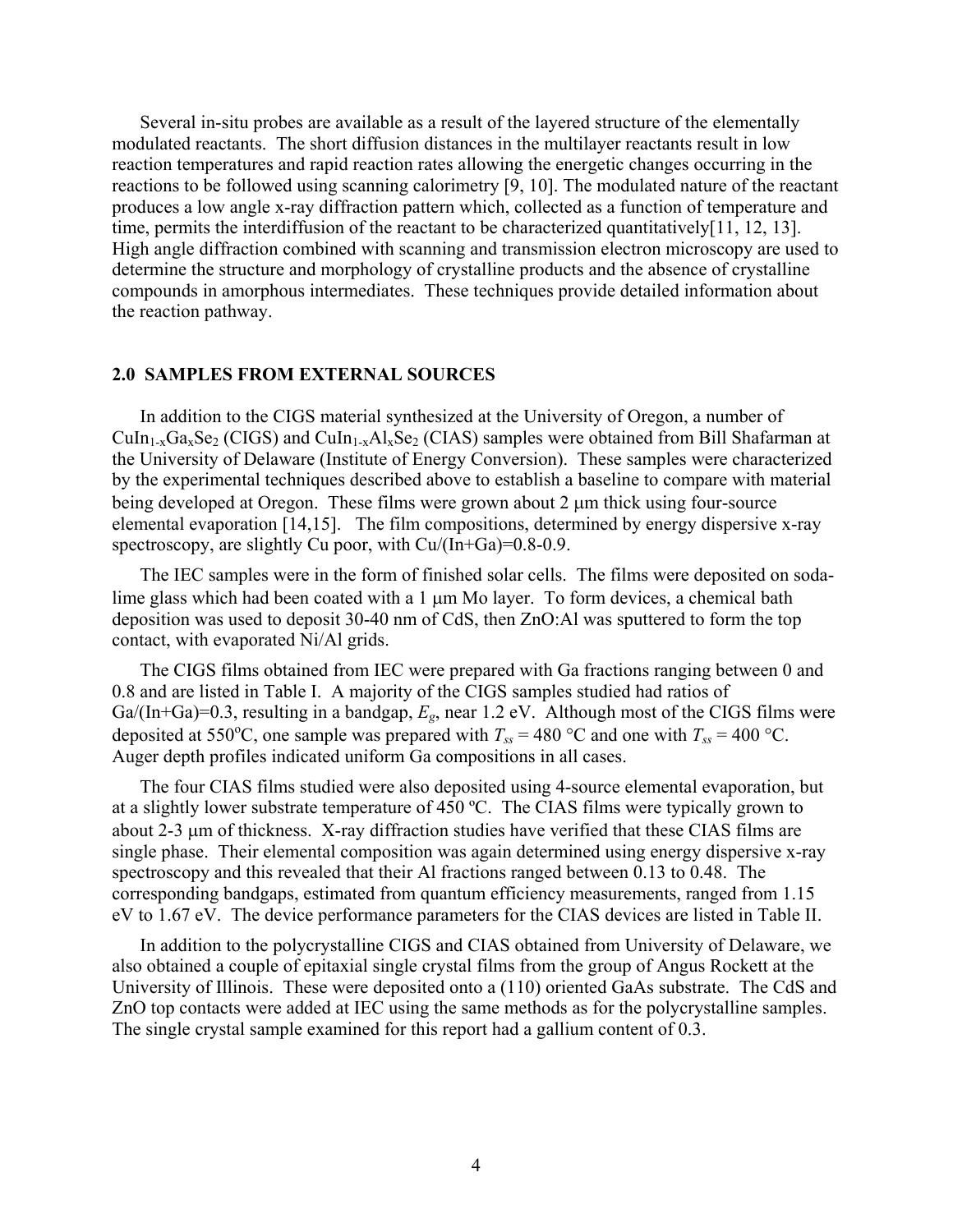<span id="page-12-0"></span>**Table I**. CIGS devices studied from IEC, in order from lowest to highest Ga content, together with their properties. These include the substrate temperature during growth of the CIGS layer  $(T_{SS})$ , the Ga content, and the optical gap  $(E_g)$ . Also listed are the device performance characteristics: the efficiency, open circuit voltage  $(V_{oc})$ , short circuit current  $(J_{sc})$  and the fill factor (*FF*).

| Sample           | $T_{ss}$      | $E_{g}$ | $Ga/(In+Ga)$ | Eff                        | $V_{oc}$ | $J_{sc}$              | FE                       |
|------------------|---------------|---------|--------------|----------------------------|----------|-----------------------|--------------------------|
| #                | $\rm ^{(o}C)$ | (eV)    |              | $\left(\frac{0}{0}\right)$ | (V)      | (mA/cm <sup>2</sup> ) | $\frac{\binom{0}{0}}{0}$ |
| D <sub>469</sub> | 550           | 1.0     | 0.0          | 11.3                       | 0.46     | 36.8                  | 66.6                     |
| D <sub>008</sub> | 550           | 1.0     | 0.0          | 9.5                        | 0.41     | 34.8                  | 65.6                     |
| D982             | 550           | 1.16    | 0.27         | 11.0                       | 0.53     | 33.3                  | 62.6                     |
| D362             | 550           | 1.16    | 0.27         | 11.2                       | 0.53     | 32.9                  | 63.8                     |
| D456             | 550           | 1.16    | 0.27         | 11.6                       | 0.55     | 32.4                  | 65.0                     |
| D427             | 550           | 1.18    | 0.29         | 14.5                       | 0.61     | 31.7                  | 74.7                     |
| D934             | 550           | 1.18    | 0.30         | 14.9                       | 0.63     | 30.6                  | 76.8                     |
| D934             | 550           | 1.18    | 0.30         | 15.2                       | 0.63     | 31.5                  | 76.7                     |
| D400             | 550           | 1.20    | 0.32         | 16.1                       | 0.65     | 33.0                  | 74.8                     |
| D233             | 480           | 1.19    | 0.32         | 14.3                       | 0.61     | 32.3                  | 72.2                     |
| D <sub>264</sub> | 400           | 1.20    | 0.32         | 11.8                       | 0.60     | 29.5                  | 65.7                     |
| D988             | 550           | 1.29    | 0.46         | 15.2                       | 0.72     | 29.1                  | 72.5                     |
| D915             | 550           | 1.42    | 0.65         | 12.2                       | 0.78     | 23.6                  | 65.5                     |
| D912             | 550           | 1.53    | 0.80         | 8.8                        | 0.82     | 16.3                  | 65.9                     |

Table II. CIAS devices studied from IEC, in order from lowest to highest Al content, together with their properties. The device performance characteristics: are also given.

| $Al/(In+A1)$ | $E_G\,$      | $V_{OC}$ | $J_{SC}$           | FF            | Eff.          |
|--------------|--------------|----------|--------------------|---------------|---------------|
|              | $\rm ^{c}eV$ | $\rm V$  | mA/cm <sup>2</sup> | $\frac{1}{2}$ | $\frac{1}{2}$ |
| 0.13         | 1.15         | 0.59     | 34.2               | 65            | 13.1          |
| 0.29         | 1.36         | 0.71     | 25.3               | 63            | 11.3          |
| 0.35         | 1.45         | 0.72     | 21                 | 64            | 9.6           |
| 0.48         | .67          | 0.72     | 16.9               | 63            | 6.3           |

### **3.0 RESULTS**

#### **3.1 Photocapacitance Studies of Polycrystalline and Epitaxial (CIGS) Alloy Films**

First we compare and contrast results obtained from characterization studies of polycrystalline CIGS samples obtained from Bill Shafarman's laboratory at the University of Delaware, and of epitaxial single crystal films from Angus Rockett's growth system at the University of Illinois using the photocapacitance method. The photocapacitance spectra were recorded at 150 K under similar conditions. Samples were held at 1 V reverse bias, and subjected to 50 msec filling pulses to 0 V bias. The transient response to this voltage pulse was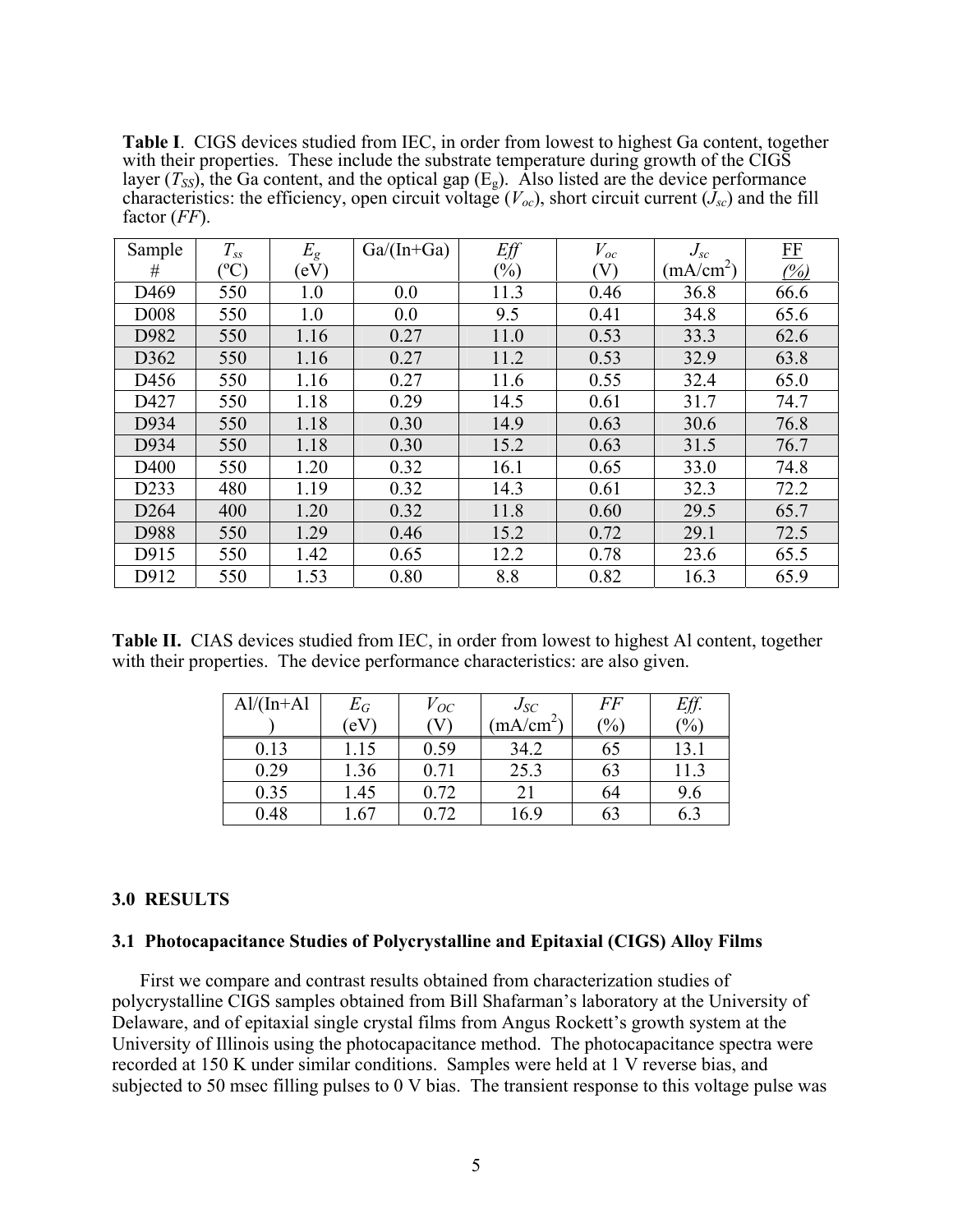**FIG 1.** The transient photocapacitance spectra for the University of Illinois single crystal device (closed symbols) and the IEC polycrystalline device (open symbols) appear very similar, and indicate nearly the same deep defect bands.



integrated over a boxcar of width 250 msec, centered 275 msec from the start of the transient. Since the capacitance transient response is enhanced by the presence of light (the TPC signal is positive), the observed transitions result from the optical excitation of trapped holes from the defects into the valence band. Spectra have also been collected using a range of reverse biases and filling pulses. By studying the effect of these parameters on TPC signal magnitude, we have verified that the sub-bandgap response that we observe is due to the CIGS absorber layer and does *not* originate from the thin, fully depleted CdS layer.

The appearance of our TPC spectra greatly resembles sub-band-gap optical absorption spectra. A comparison between TPC spectra of the single crystal device and the IEC polycrystalline device of comparable Ga content is shown in Figure 1. These spectra are remarkably similar despite the differences in substrate and growth technique. Clearly, then, the deep defect response that is exhibited (the choulder extending from 1.0eV to lower energies) does not originate solely from grain boundaries, but is characteristic of the bulk material. However, the single crystal sample does show a larger defect response in the energy regime near 0.9 eV, which is not observed in polycrystalline material. The width of the bandtail slope, as characterized by Urbach energy  $E_U$ , generally indicates the degree of alloy disorder in chalcopyrite semiconductors [[16\]](#page-36-10) and corresponds to the broader of the conduction or valence band edges. In such CIGS devices, the data in Fig. 1 clearly also indicate that  $E_U$  is not strongly affected by the grain boundaries.

<span id="page-13-0"></span>By obtaining TPC spectra over a range of temperatures we have verified that the 0.8 eV defect is unlikely to correspond to the predominant hole trap observed using admittance techniques, which has a thermal activation energy between 0.1 and 0.3 eV. Such trap states are indeed observed in the admittance spectra of all of our samples. However, the relative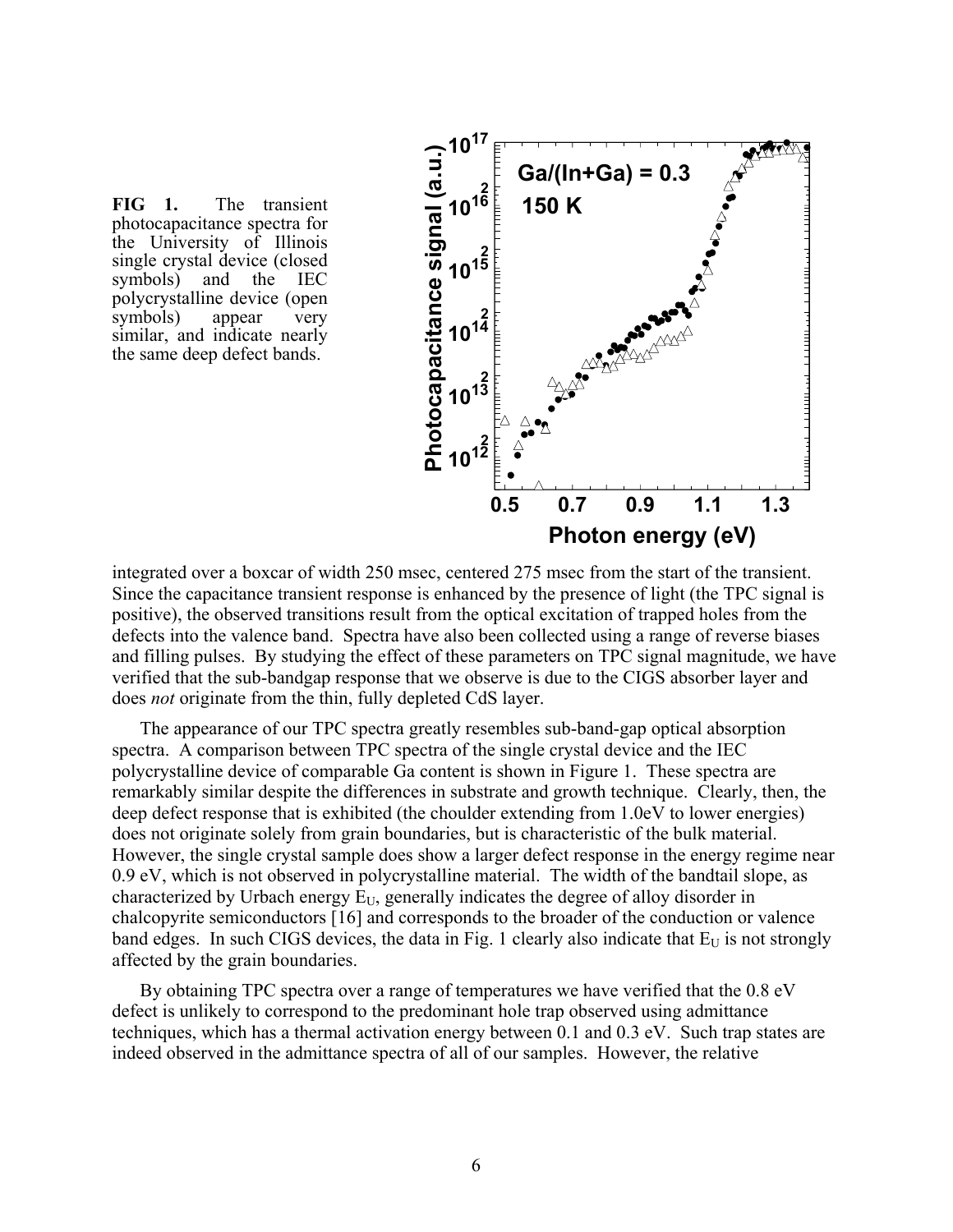FIG 2. Transient photocapacitance spectra for the IEC polycrystalline samples with Ga contents ranging from  $Ga/(In+Ga)$  = 0 to 0.8. These have been aligned to emphasize the similarity of the deep defect response. Fits (solid lines) are obtained using a single Gaussian defect band, centered at 0.8 eV, plus an exponential band of tail states. These are shown in dashed lines for the  $Ga/(In+Ga) = 0.3$  sample.



magnitudes of the defects deduced by the two methods are not correlated. TPC spectra for a range of the IEC polycrystalline devices with different Ga fractions are shown in Fig. 2. These films have Ga fractions varying between 0% to 80at.%. The spectra have been aligned to emphasize the similarity of the deep defect band which, in all cases, has been fit using the same Gaussian deep defect band, centered at 0.8±0.05 eV with width 0.13 eV.

The fact that the deep defect transition appears to be independent of Ga fraction is consistent with the behavior predicted for many classes of defects in CIGS, including metal vacancies and metal antisite defects.[[17\]](#page-36-11) However, the observed 0.8 eV transition energy does not currently match any of the theoretical predictions for those types of defects. The estimated magnitudes of the 0.8eV defect band, determined from these TPC spectra together with auxiliary measurements, are listed in Table III along with the Urbach energies characterizing the exponential bandtail portion of these spectra.

| $\ldots$      |        |       |  |  |  |  |  |
|---------------|--------|-------|--|--|--|--|--|
| $Ga/(In+Ga)$  | $N_D$  | $E_U$ |  |  |  |  |  |
|               | (a.u.) | (meV) |  |  |  |  |  |
| 0.0           | 2      | 18    |  |  |  |  |  |
| 0.3           |        | 23    |  |  |  |  |  |
| 0.45          | 0.3    | 19    |  |  |  |  |  |
| 0.65          | 0.4    | 21    |  |  |  |  |  |
| 0.8           | 0.7    | 24    |  |  |  |  |  |
| (crys)<br>0.3 |        | 26    |  |  |  |  |  |

**TABLE III.** Relative deep defect densities and Urbach energies estimated from the TPC measurements of the CIGS samples. All of these were IEC polycrystalline films except for the final entry which was an epitaxial film deposited at the University of Illinois.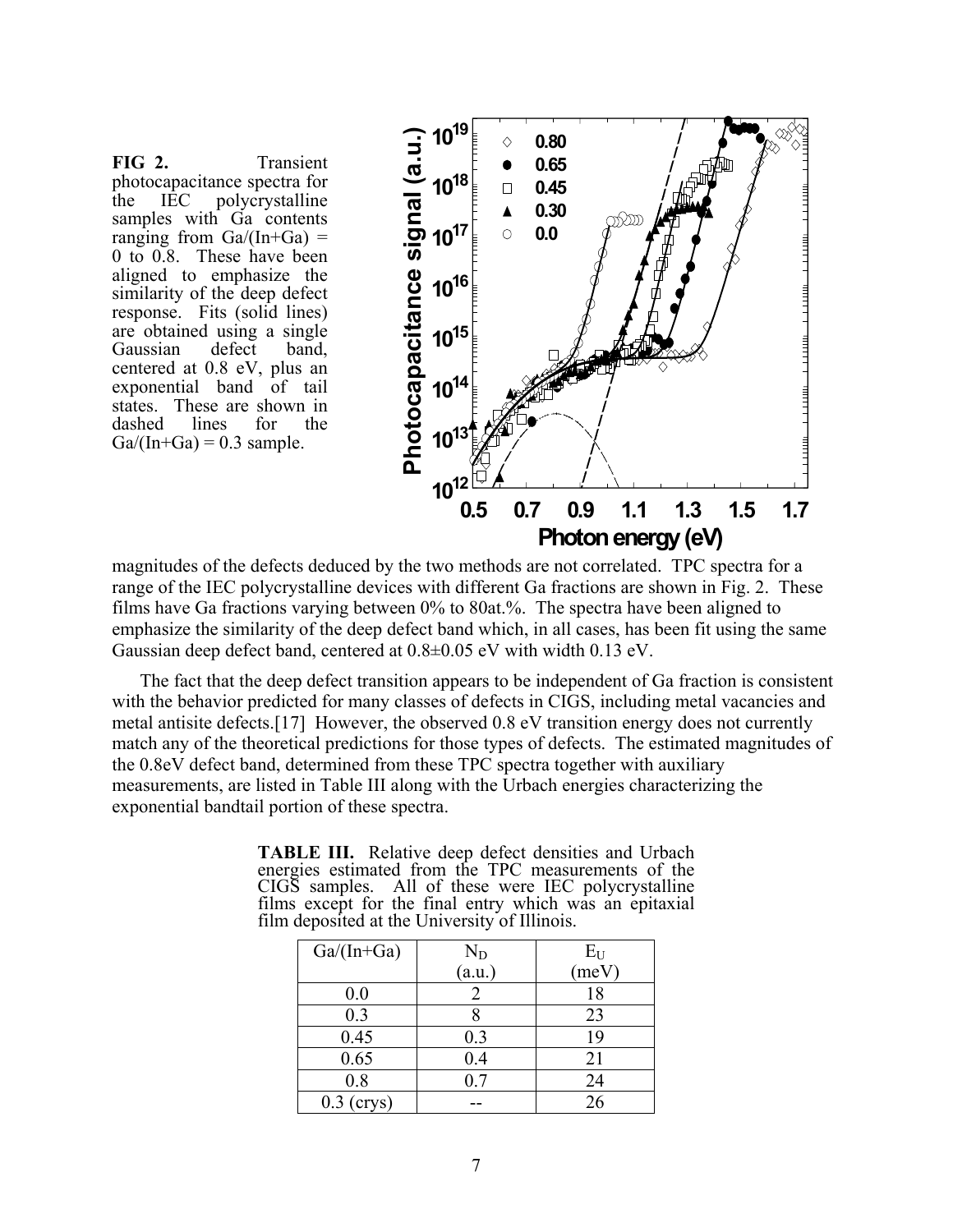<span id="page-15-0"></span>**FIG 3.** Schematic of observed defect bands in low and high Ga alloys. Optical transitions are shown with wavy lines and thermal transitions with straight lines. The thermal transition, shown here at 0.2 eV, actually varies from 0.1 to 0.3 eV depending on the sample.



Although the defect density associated with the 0.8 eV transition does not change systematically with Ga content, it approaches mid-gap in the high Ga material as illustrated in Figure 3. This means it would become a much more efficient recombination center in the high Ga alloys.

#### **3.2****Studies of CIGS Alloy Films Under Varying Growth Conditions**

To explore the effect of growth conditions on defect densities and resulting cell efficiencies, we investigated a set of samples from IEC that all had similar Ga fractions; however, they were deposited at varying growth conditions so that both the grain sizes and the devices performance varied substantially. We wanted to determine whether our characterization of the electronic properties of these films might indicate anything specific that could be linked to the variation in the device performance.

The transient photocapacitance (TPC) and transient photocurrent (TPI) spectroscopic techniques have been discussed in detail in our previous quarterly reports. The TPC and TPI spectra resemble optical absorption spectra, but with a sensitivity to signals ranging over more than five orders of magnitude, allowing the weak response from defects deep within the gap to be detected. These spectra also give a very accurate measurement of the slope of the band tail (the Urbach energy).

One important difference between the TPC (or TPI) spectra and optical absorption spectra is the dependence of the TPC and TPI spectra on the carrier mobilities. Changes in capacitance are due to net charge change within the sample, so that the TPC signal is proportional to *p minus n* where *p* is the number of holes collected and *n* the number of electrons. However, the TPI signal, due to total charges collected, is proportional to *p plus n*. Therefore, as discussed previously, this difference between TPC and TPI spectra allows the calculation of the minority carrier mobility-lifetime product,  $(\mu \tau)_{e}$ . An example comparison of these two types of spectra for one CIGS sample is shown in Fig. 5.

Such comparisons between the TPC and TPI spectra indicate that the minority carrier collection in typical devices is very good, with  $n/p > 0.95$ , corresponding to  $(\mu \tau)_{e} \approx 2 \times 10^{-9}$  cm<sup>2</sup>/V. This is despite our low measurement temperatures (150K) and limited collection times of 275 ms. However, the minority carrier collection in the lowest  $T_{ss}$  sample seems to be significantly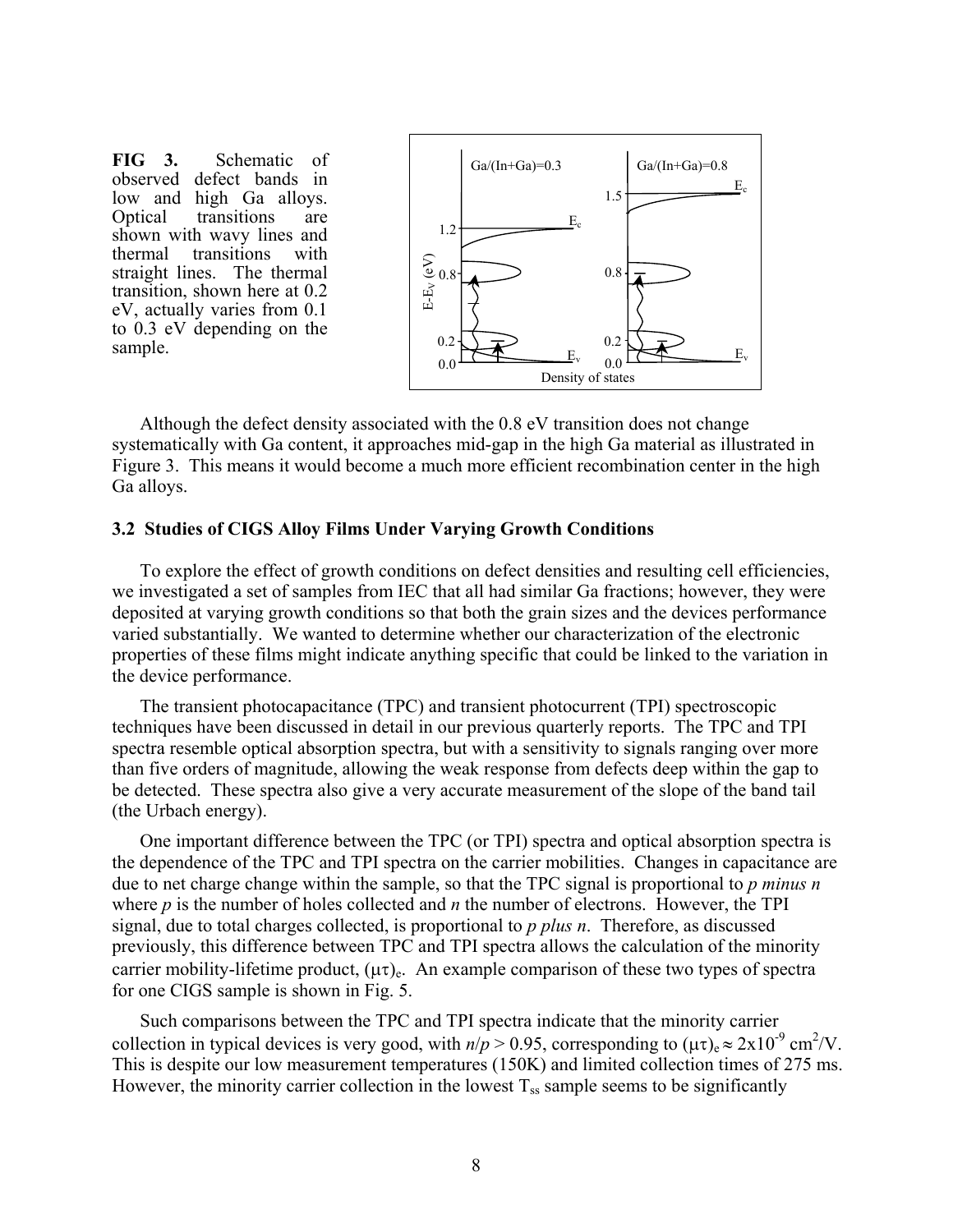| $\mathsf{T}_{\mathsf{SS}}$ | Eff  | $J_{\rm sc}$          | $\mathsf{V}_{\mathsf{oc}}$ | FF   | n/p    |
|----------------------------|------|-----------------------|----------------------------|------|--------|
| (K)                        |      | (mA/cm <sup>2</sup> ) | (V)                        |      |        |
| 550                        | 16.1 | 33.0                  | 0.65                       | 74.8 | 0.99   |
| 550                        | 14.7 | 30.0                  | 0.63                       | 77.3 | 0.99   |
| 550                        | 14.5 | 31.7                  | 0.61                       | 74.7 | 0.98   |
| 550                        | 11.6 | 32.4                  | 0.55                       | 65.0 | 0.97   |
| 550                        | 11.2 | 32.9                  | 0.53                       | 63.8 | 0.97   |
| 480                        | 14.3 | 32.3                  | 0.61                       | 72.2 | 0.92   |
| 400                        | 11.8 | 29.5                  | 0.60                       | 65.7 | < 0.90 |

Table IV. Summary of device performance and minority carrier collection for a series of devices grown under varying substrate temperatures,  $T_{SS}$ . All devices were found to have negligable shunt loss and comparable series resistances.

worse, with *n*/*p* less than 0.9. A summary of the device performance and *n/p* results is given in Table IV. In Figure 5 we plot the device efficiencies vs. the deduce n/p collection efficiencies for the 0.3 Ga fraction devices deposited at 550oC. A fairly strong correlation is indicated. However, it is interesting to note (see Table IV) that there are also cases where the efficiencies of these devices can be high in spite of a relatively low deduced value of n/p.



**FIG. 4.** Photocapacitance spectrum (closed symbols) and photocurrent spectrum (open symbols) for  $\text{CuIn}_{0.7}\text{Ga}_{0.3}\text{Se}_2$  device  $\overrightarrow{D}934$ , showing the difference between these spectra caused by minority carrier collection. Fits (solid lines), again result from the sum of a gaussian band of defect states and an exponential band of tail states.



**FIG. 5.** Cell efficiencies vs. minority carrier collection ratios, n/p, for five 30% Ga fraction devices deposited at 550°C. For these samples a fairly good correlation appears to be exhibited.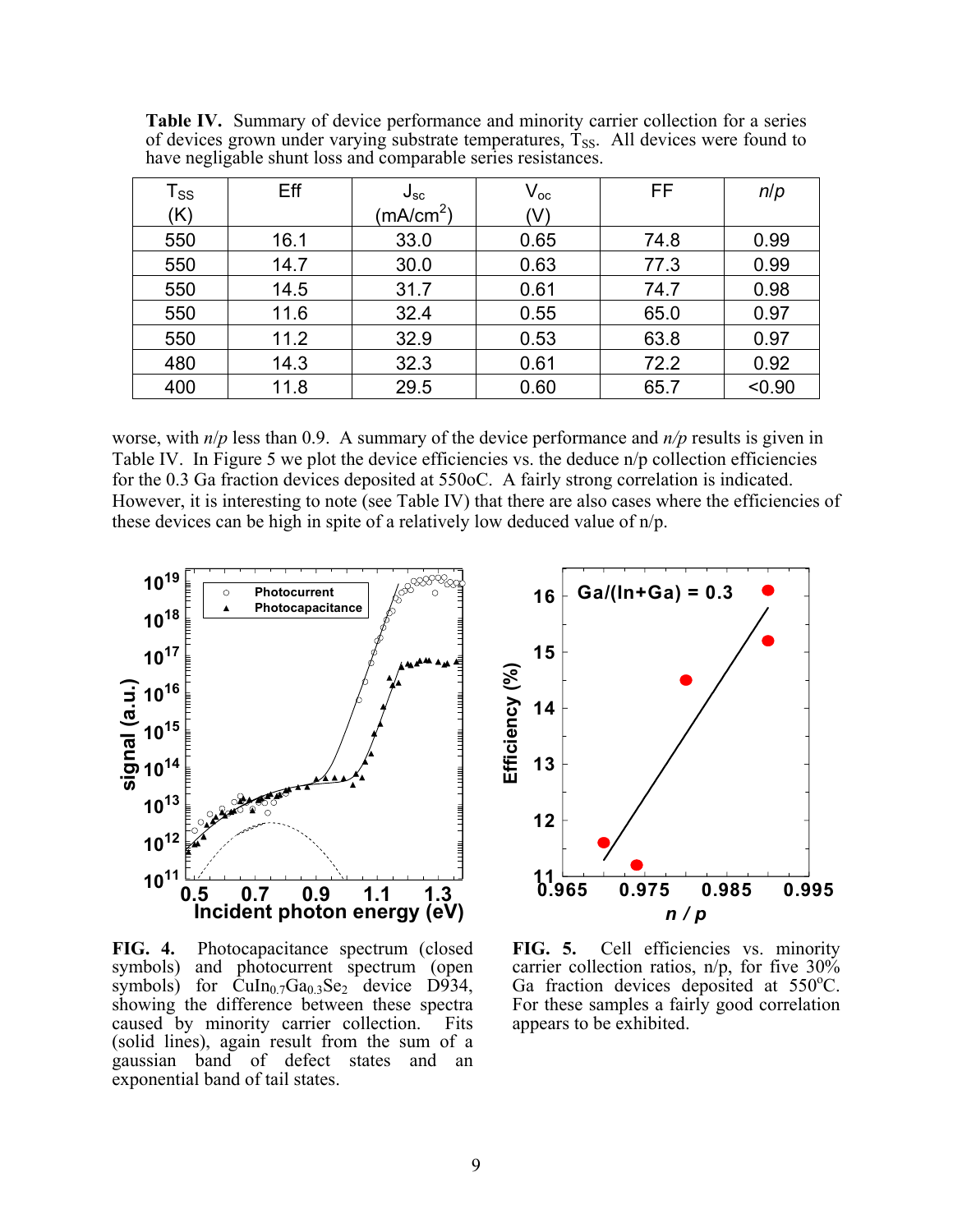



In Fig. 6, TPC results for samples deposited at several different temperatures are compared. These spectra have been aligned such that the magnitude of their associated photocurrent spectra is the same  $(10^{19}$  units on the vertical scale of Fig. 6) at 1.2 eV. Then, the samples exhibiting *lower* TPC signals at 1.2 eV correspond to those with *better* minority carrier collection. The relatively high value of the TPC signal at 1.2 eV for low  $T_{ss}$  samples, as well as for the high Ga sample, indicates a low minority carrier collection efficiency compared to the other devices.

We now briefly discuss the deep defect band portion of these TPC spectra. We have found that the TPC spectra for all the CIGS devices we have measured to date clearly fall into two distinct classes. Those for low  $T_{SS}$  (also those for epitaxial single crystal films as discussed in our last Quarterly Report for 2000) have a distinctly stronger response in the 0.8-0.9 eV energy range than spectra of the other devices. This is clearly exhibited in Fig. 6. We fit such TPC spectra assuming an exponential distribution of band tail states and one or more Gaussian bands of defect states. Spectra for devices with a wide range of Ga contents were previously successfully fit using a single broad Gaussian defect band centered around  $0.8 \pm 0.05$  eV from the valence band and with FWHM 0.26 eV. In all devices grown with high  $T_{SS}$  and Ga/(In+Ga)=0.3, the magnitude of this defect band seems to vary by less than a factor of two.

The data from the low  $T_{SS}$  material could indicate a shift in this broad defect band towards deeper energies, around 0.9 eV. However, the spectra have been fit more successfully using two narrow, overlapping Gaussian defect bands whose relative magnitude is altered depending on the growth conditions. The current set of data does not tightly constrain the many possible parameters of such a fit; however, we have had the most success using Gaussian bands centered at  $0.67$  eV and  $0.85 \pm 0.05$  eV, with widths of  $0.09$  eV. In this scenario, the relative size of the two bands would be nearly identical in typical material, but in the low  $T_{SS}$  polycrystalline material and in epitaxial single crystal material, the deeper 0.85 eV band is 5 to 10 times larger than the 0.67 eV band.

One other intriguing correlation has been identified from information obtain by the photocapacitance spectra on CIGS material and device performance. In Fig. 7 we plot the photovoltaic device short-circuit current density versus the Urbach energies (the characteristic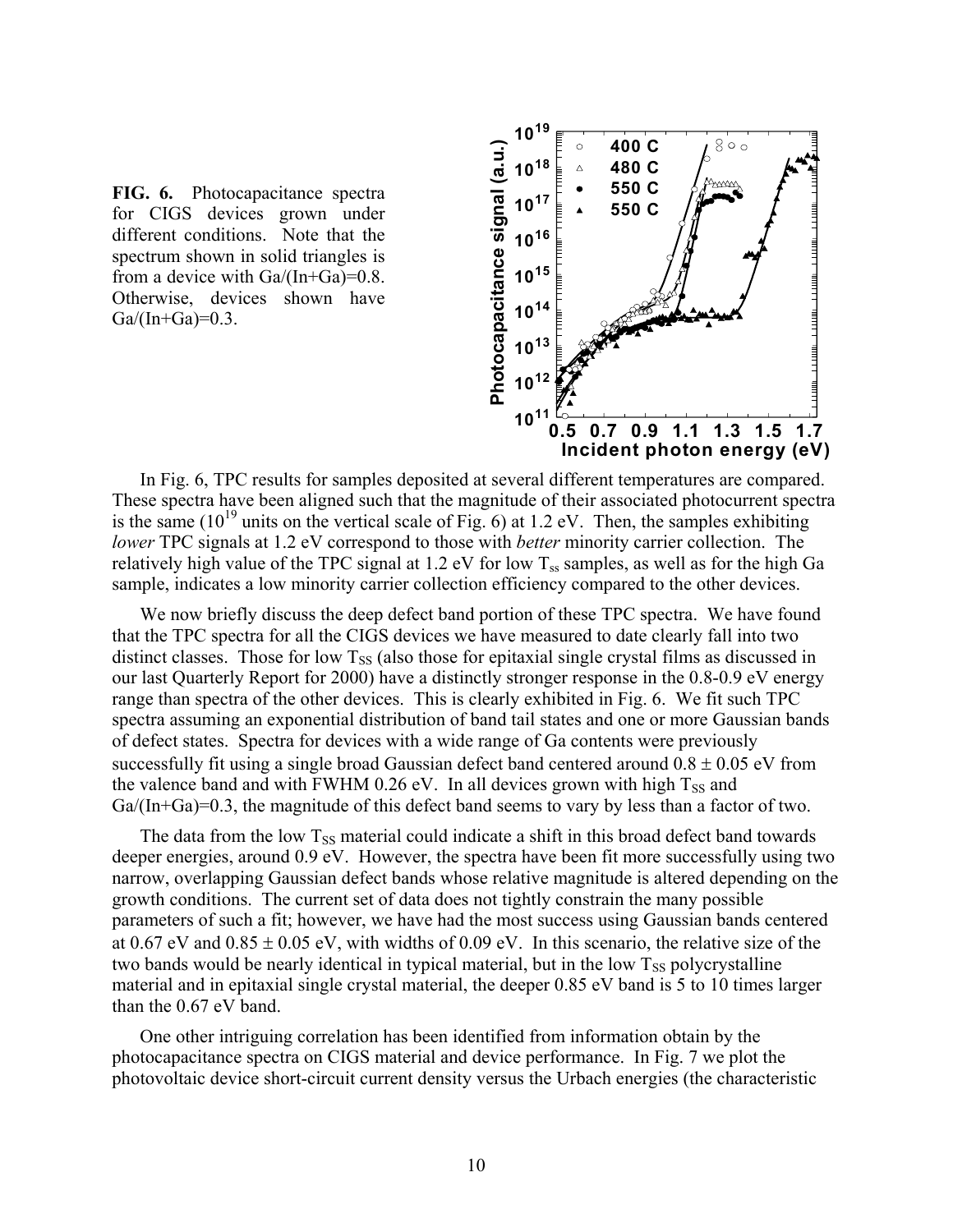**FIG. 7**. Correlation of device short circuit current and Urbach energy determined from TPC spectra for 30at.% Ga CIGS samples. The triangular symbols indicate samples deposited at  $550^{\circ}$ C at IEC while the boxes indicate samples deposited at temperatures below 500<sup>o</sup>C. The diamond is a device fabricated out of an epitaxial single crystal CIGS film deposited at the University of Illinois.



slope of the exponential bandtails obtained from the data for the 30at.% Ga alloy samples in Figs. 1,2, and 6). Quite surprisingly we find a very strong correlation. This is not understood at present, but might be related to the fact that the bandtail widths disclose the distribution of states extending from the conduction band into the gap, and that these states control the minority carrier mobilities and hence the short circuit current.

We also carried out admittance spectroscopy on these devices. Data for the 480°C deposited devices are displayed in Figure 8. Other groups have reported two types of deep defects that act as majority carrier traps from such measurements of CIGS films. The magnitude of a defect band at 0.3 eV has been linked to device efficiencies by the University of Stuttgart group.[[18\]](#page-36-12) However, we do not typically observe such a defect response in the IEC devices. A shallower defect *is* observed in our devices with Ea varying between 0.1 and 0.3 eV. Such a defect has been reported previously and so, to be consistent with this previous work, we will label this defect as

**FIG. 8.** Admittance spectroscopy results for a device fabricated with a substrate temperature of 480  $\degree$ C, showing a large capacitance step from 20  $nF/cm^2$  to  $37 \text{ nF/cm}^2$  corresponding to an activation energy of  $E_a=0.17$  eV, plus a deeper, broader step from  $37 \text{ nF/cm}^2$  to 58  $nF/cm<sup>2</sup>$  corresponding to a response near mid-gap.

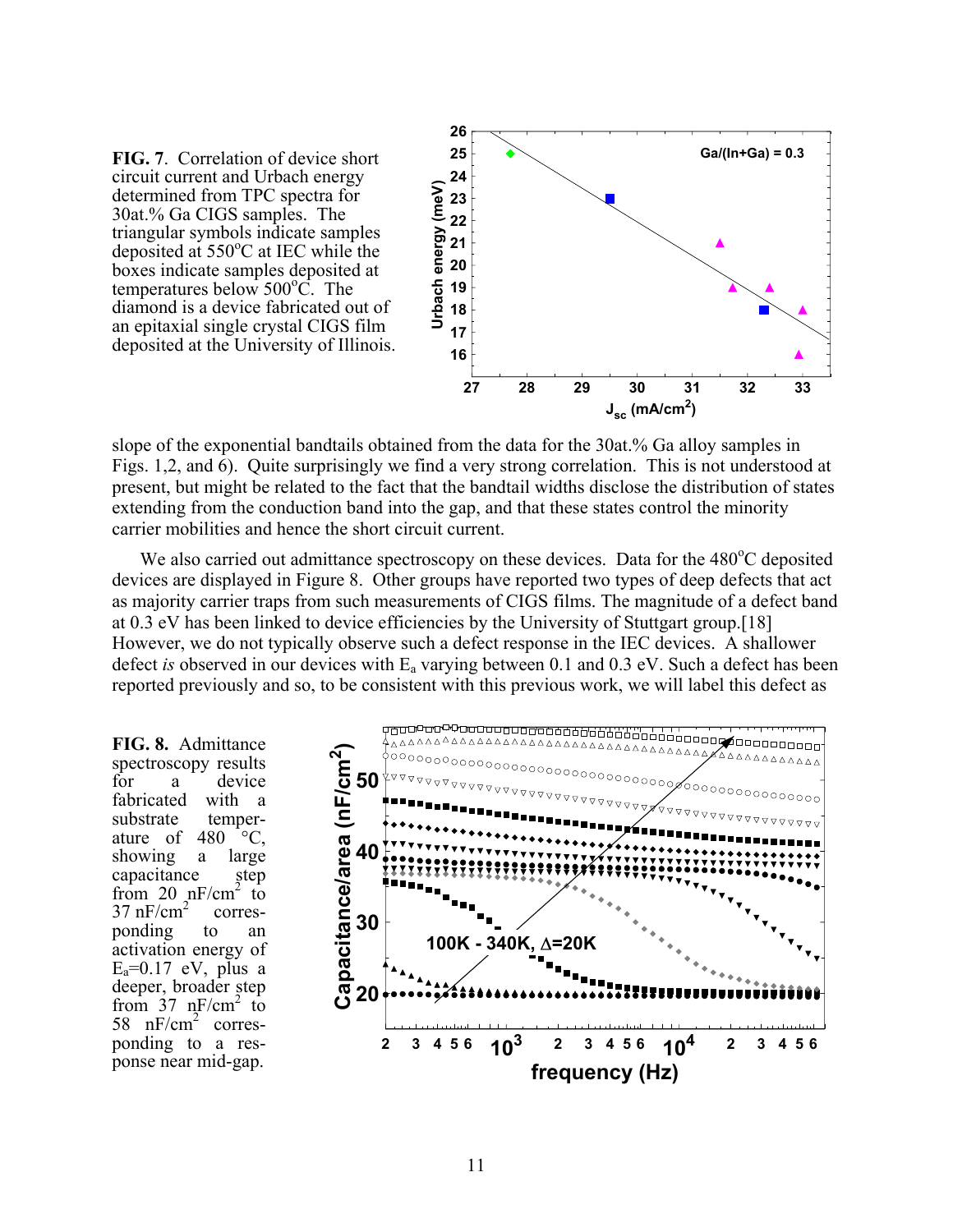<span id="page-19-0"></span>"N1". Its response energy has been found to vary between devices, and even within the same device after subjecting it to various heat treatments or light soaking. However, because the activation energy and prefactor for this defect follow the Meyer-Neldel rule, it is thought to be physically the same defect. We have found that all of our results in the IEC high  $T_{SS}$  material reveal such an N1 defect consistent with the results of these other groups.

<span id="page-19-1"></span>Although this defect was attributed to an electron trap at the interface by Herberholtz and coworkers in Germany [[19\]](#page-36-13), the magnitude of the capacitance step in our samples argues against this interpretation. For example, in the device shown in Fig. 8, the capacitance/area changes from 20 nF/cm<sup>2</sup> to 37 nF/cm<sup>2</sup>, indicating the average capacitance response position  $\langle x \rangle$  changes from 0.51  $\mu$ m to 0.28  $\mu$ m. Since the 0.23  $\mu$ m change in  $\langle x \rangle$  is 6-8 times the thickness of the CdS layer, it cannot be due solely to electron trapping originating from the n-type side of the junction.

In the samples grown with low  $T_{SS}$ , we have observed an additional defect response near mid gap, around 0.54 eV. This could have two possible origins. It could indicate an additional defect frozen in by the lower growth temperatures, possibly associated with the larger fraction of sample volume near grain boundaries. Alternatively, it could reflect a minority trapping process at the interface. This latter possibility is related to the fact that the thermal generation of electron and hole pairs occurs at a characteristic thermal energy of  $E_g/2$  in the depletion region. Therefore these thermally generated electrons could end up in minority carrier traps near the junction, giving a significant capacitance response with an activation energy near  $E_{\nu}/2$ .

In summary, two distinct sub-band-gap defect transitions are observed in CuIn<sub>1-x</sub>Ga<sub>x</sub>Se<sub>2</sub> devices deposited below 500°C. From our transient photocapacitance measurements it appears that one is centered roughly 0.8 eV from the valence band edge, while the other, observed using admittance spectroscopy, lies much closer to the valence band edge with an activation energy that varies between 0.1 and 0.3 eV. Moreover, for devices grown at relatively low substrate temperatures additional defect bands seem to appear, including an enhanced response deep within the gap, between 0.8 and 0.9 eV, and perhaps an additional defect band near mid-gap. At this time we have not been able to demonstrate that any one of these defects has a dominant effect on the device efficiencies. Nonetheless, we believe that all of them undoubtedly provide important pieces to the puzzle.

#### **3.3 Drive-level Capacitance Profiling (DLCP) Studies of CIGS Alloy Films**

A series of DLCP profiles taken at a series of different frequencies at fixed temperature (110K) is displayed in Fig. 9(a) for a CuIn<sub>1-x</sub>Ga<sub>x</sub>Se device with  $x = 0.3$ . We see that, while there is a significant spatial dependence to the electronic properties for this sample, they are sufficiently slowly varying so that, with reasonable confidence, we may extract the integrated density of states *vs.* emission energy,  $E_e = k_B T \log(V/\omega)$ , in the vicinity of a particular spatial location, say where  $\langle x \rangle$  is near 0.4  $\mu$ m. These extracted data are displayed as solid circles in Fig. 9(b). Comparing these data with Eq. 4 suggests that the free carrier density (obtained in the low E<sub>e</sub> limit) is roughly 3.5 x 10<sup>15</sup> cm<sup>-3</sup>, and that there is a deeper defect with a thermal emission energy near 0.1 eV of density 3.3 x  $10^{15}$  cm<sup>-3</sup>. This is seen more clearly by the dotted curve in Fig. 9(b) which represents the derivative of the solid line with respect to *Ee*; that is, the density of states. Finally, the triangles plotted on top of the dotted curve indicate the dependence of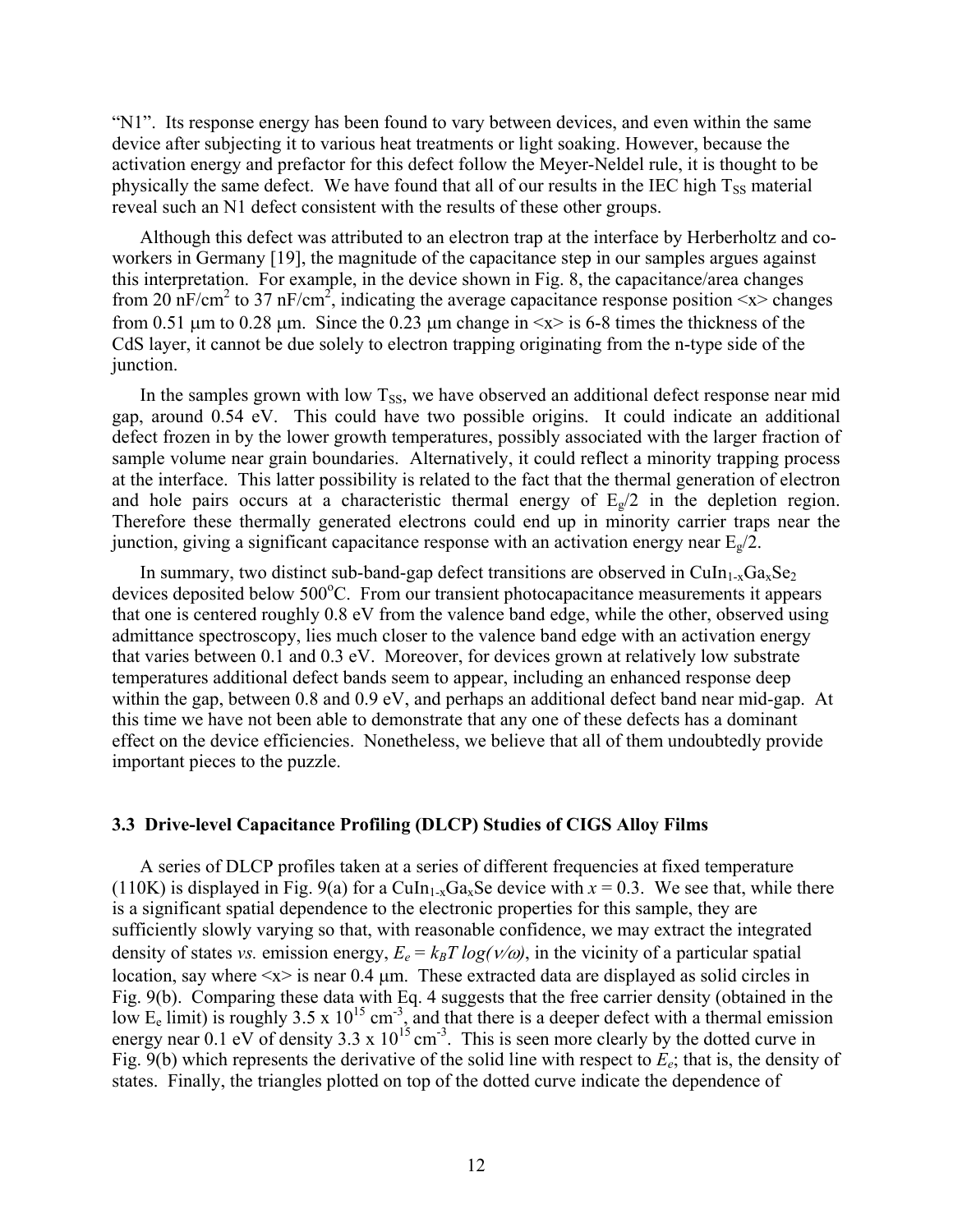-<sup>ω</sup> *dC/d*ω obtained from admittance spectroscopy data of this sample under zero volts dc bias. These data have been rescaled to match the magnitude of the dotted curve. Thus we see quite good agreement between the DLCP determination of the density of states and the data obtained from admittance spectroscopy measurements. However, considerably more information about the electronic properties of the sample has been deduced from DLCP; specifically, we can assess the spatial uniformity of the deduced defect distribution, and we obtain a direct quantitative value for the defect's density. Indeed, in samples where there the spatial variation of properties is more pronounced, the use of admittance spectroscopy to deduce the density of states can actually lead to very large errors.



**FIG. 9**. **(a)** Typical DLCP profiles, taken at 110 K for several frequencies as noted in the figure. This device was prepared using  $T_{ss} = 550 \,^{\circ}\text{C}$ . (b) Plot of the DLCP value at  $\langle x \rangle = 0.4 \mu \text{m}$  versus thermal energy  $\vec{E_e}$ , showing more clearly the thermal activation of the defect.  $E_e$  was calculated using Eq.1, with  $v = 5.4 \times 10^4 T^2$  s<sup>-1</sup> obtained from admittance spectroscopy. The fit to the DLCP response, shown by the solid line, assumes a gaussian shape which corresponds in position and width to the AS data ( $\omega dC/d\omega$ , triangles, scaled in magnitude to match the DLCP result).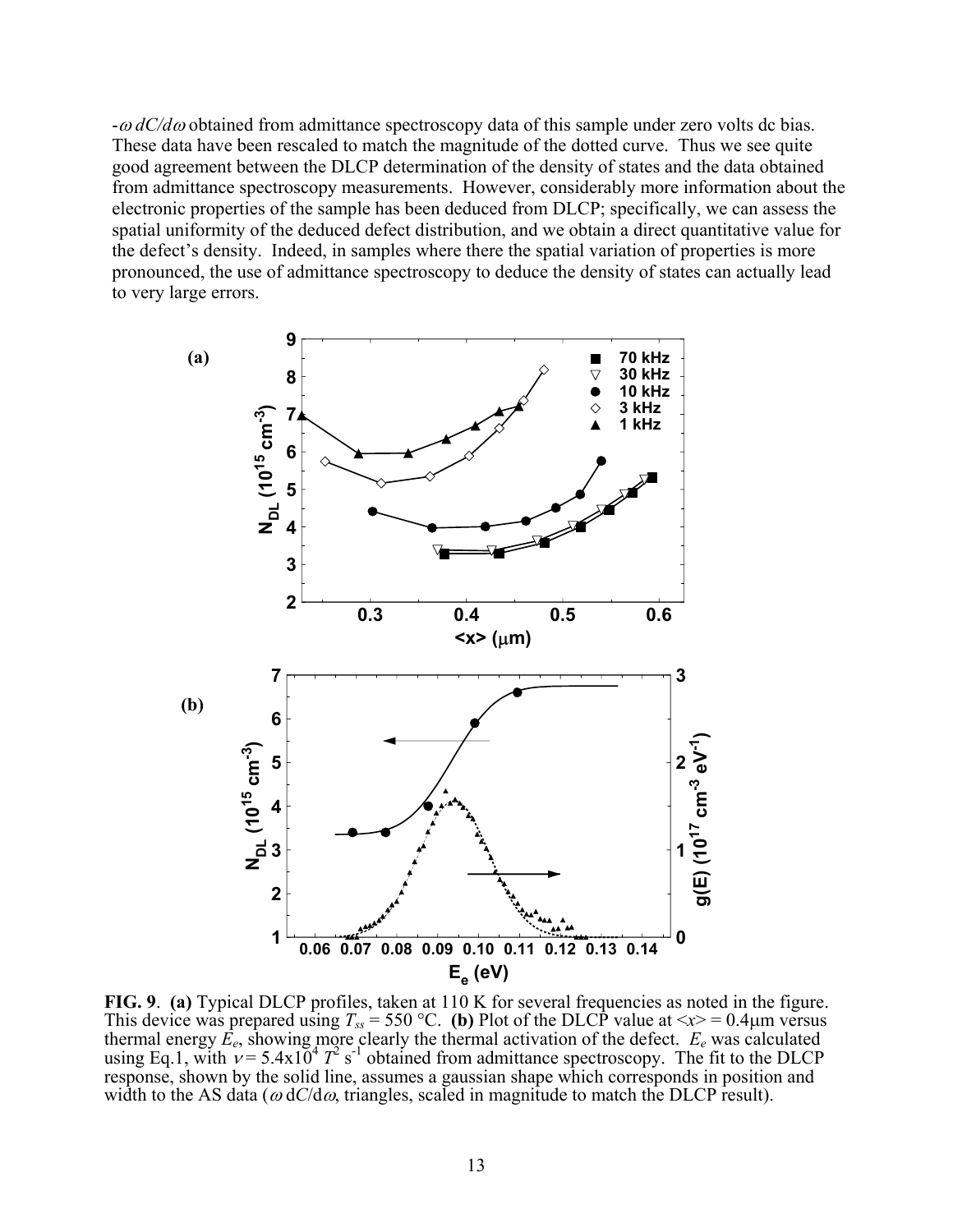The quantitative accuracy of the DLCP measurement was previously demonstrated for the  $D_0$ center in amorphous silicon films by comparing results using electron spin resonance (ESR) measurements with DLCP in a-Si:H/Pd Schottky devices [[20\]](#page-36-14). Since DLCP can only examine deep states between  $E_F$  and  $E_e$ , and because the  $D_0$  center lies very near mid-gap in a-Si:H, it was recognized that the DLCP measurement was probably not capable of recording the entire defect response from that center. For this reason, in Ref[.20,](#page-21-0) the total defect density was estimated to be *twice* the measured DLCP defect density determined at the position of maximum slope in the  $N_{DL}$ versus *Ee* data. Following this procedure, excellent agreement was obtained between ESR and DLCP estimates for the  $D_0$  density in a-Si:H; to within a factor of 1.3. Unlike the case of a-Si:H films, the predominant deep defect response in CIGS films is much shallower than mid-gap, and we believe that DLCP is able to detect the entire band. Thus, the defect densities deduced from DLCP for our CIGS samples will the *difference* between the saturated maximum *N<sub>DL</sub>* values, at high  $E_e$ , and the estimated free carrier density, obtained from the low  $E_e$  limit of  $N_{DL}$ .

<span id="page-21-0"></span>

**FIG. 10**. Comparing *C*-*V* and DLCP results for a CIS device. These data were taken at 11 kHz for the series of temperatures noted in the figure. **(a)** *C*-*V* results for device D008. **(b)** Results of DLCP measurements on the same device.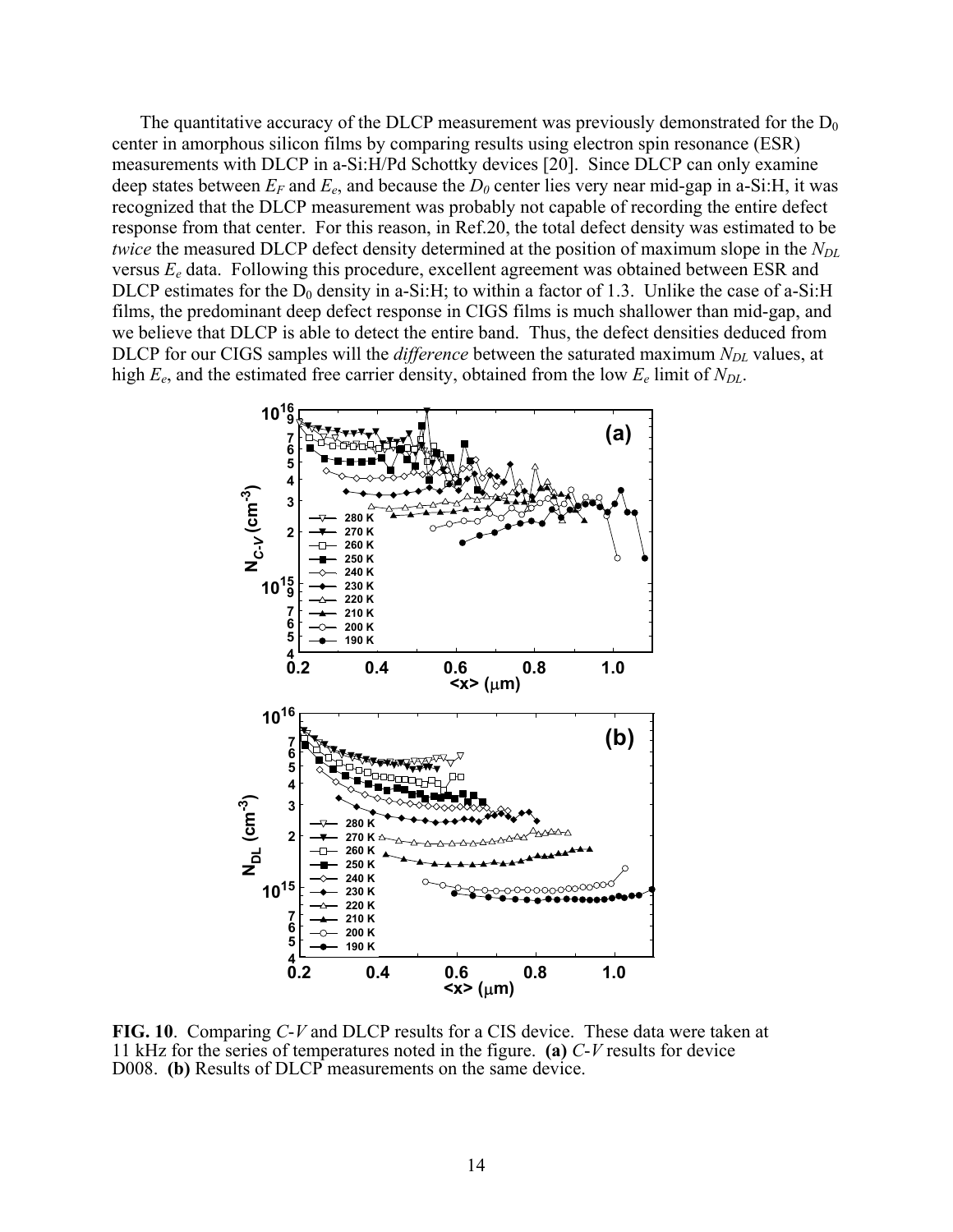<span id="page-22-0"></span>As a second example we display, in Fig. 10, a direct comparison between the standard C-V profiles with the DLCP profiles for a sample containing  $0\%$  Ga (that is, for a CuInSe<sub>2</sub> device). In this case we have varied  $E_e$  by examining profiles at fixed frequency (11kHz) but over a range of measurement temperatures. We estimate that for this sample the lowest temperature profile at 190K corresponds to a value of  $E_e$  of 0.25eV, while the highest temperature (280K) corresponds to about 0.36eV. Admittance spectroscopy for this device indicates a deep defect with a characteristic energy near 0.3eV; thus, our range of profiles spans the energy response of this center. Indeed, we see that both the high and low temperatures DLCP profiles in Fig. 10(b) each appear to reach a limiting value. The low temperature value of slightly below  $10^{15}$  cm<sup>-3</sup> thus indicates our best estimate for the free carrier density, while the *difference* between the high and low temperature DLCP profiles (of roughly 5 x  $10^{15}$  cm<sup>-3</sup>) gives us the density of the deep defect itself.

Such estimates would be much more difficult based upon the C-V profiles of Fig. 10(a). Even at the lowest temperatures we would overestimate the free carrier density by more than a factor of 2 and also judge it to be quite non-uniform. Both of these conclusions would be false based upon the DLCP profiles. Also, the uniformity of the deep defect response indicated for the highest temperature profiles differ substantially for the C-V *vs.* DLCP results: DLCP indicates a definite increase as we move within 0.4 µm of the barrier junction, while the C-V results appear much more uniform. It is actually quite interesting to compare these two sets of profiles with the simulated profiles given in Fig. 13 in Section 3.4 below since many aspects of that simulation are mirrored in these actual data. Note, however, the C-V profiles do not indicate a specific feature at low applied bias resembling the portion of the simulated response [Fig.13(a)] that was due to an assumed interface state.

Finally we should mention that, for all devices studied, the admittance spectra have indicated an activation energy of conduction well below 100 meV. This means that conduction cannot be frozen out using the range of temperatures and frequencies currently available to us, and so we can only set an upper limit on the value of the actual free carrier density.

#### **3.4 Numerical Modeling of Admittance and Capacitance Profiling Measurements**

To provide additional insight into the results of the previous Section, we have obtained numerical solutions of Poisson's equation for various types of *n<sup>+</sup> -p* junctions to directly demonstrate the advantages of the DLCP method over standard *C*-*V* profiling. Results presented here are for a model semiconducting junction in which the p-type film contains two spatially uniform features: a gaussian band of deep acceptor-like defects and a shallow acceptor band giving rise to a specific density of free carriers. In this model, the p-type film also contains a spatially non-uniform band of deep states near the barrier interface. For this model, illustrated in Fig. 11, specific parameters have been chosen to lie in a range corresponding with experimental data on actual thin film CIGS photovoltaic junctions. It is worth mentioning that we may also easily incorporate spatial variations of the deep defect density, the shallow dopants, or both into these simulations.

Poisson's equation becomes an integral-differential equation under such conditions. The numerical solution utilizes a modified Noumerov method which has been described in detail previously [\[4\]](#page-8-1). For the present study, we solve the Poisson equation first at the nominal dc bias, and then add several values of  $\delta V$ . Each value of  $\delta V$  results in a change of total charge,  $\delta Q$ ,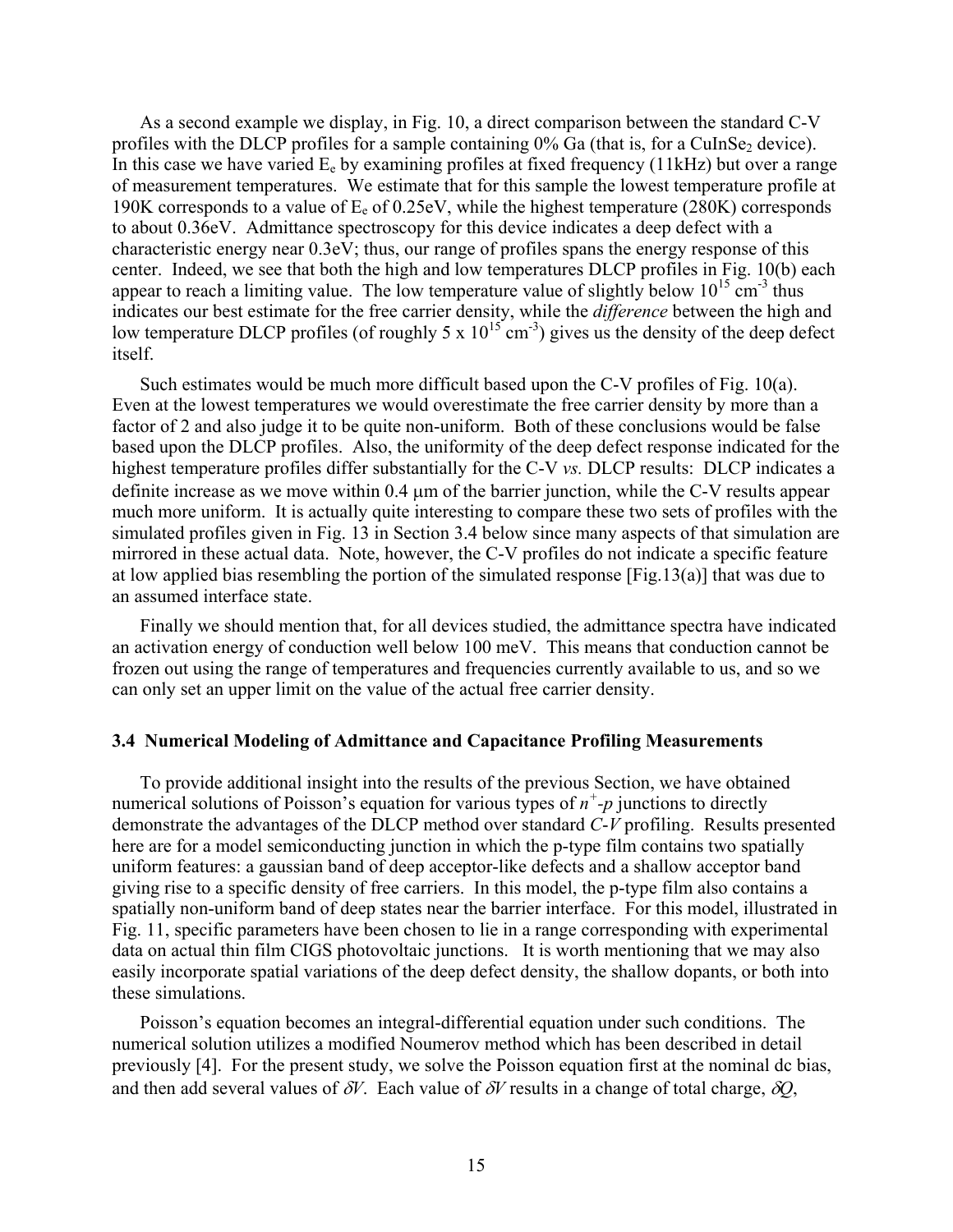which is found by numerically integrating over the entire depletion region. The temperature and frequency response is incorporated by imposing an emission time limit for the gap state response. Capacitance  $(C_0)$  is then determined by computing  $\delta Q/\delta V$  for a very small value of  $\delta V$ (typically a few mV), and  $C_l$  is found by repeating the calculation for larger values of  $\delta V$ . Thus, the numerical calculation simply relies on Poisson's equation and the validity of δ*Q/*δ*V* with an emission time limit to deduce the junction capacitance.

The result of a simulated admittance spectrum based upon the model junction of Fig. 11 is displayed in Fig. 12. One clearly observes a two peak structure in the frequency derivative of capacitance: The higher frequency peak is due to the deep bulk defect level, while the lower frequency peak comes from the states at the barrier interface. Clearly, either feature could not be



**FIG. 11.** Schematic of model semiconductor junction consisting of a lightly p-type semiconductor with a free hole density of 1.5 x 10<sup>15</sup> cm<sup>-3</sup>, a deep acceptor defect at  $E_V + 0.3eV$ with a density of 1 x  $10^{16}$  cm<sup>-3</sup>, plus a band of interface states of density 4 x  $10^{12}$  cm<sup>-2</sup> with roughly the energy distribution indicated. The  $n^+$  side of the junction is not shown.



**FIG. 12**. Simulated admittance spectrum under 0V bias for the model semiconductor junction of Fig. 11 with a built-in potential of 0.55 volts. We assumed a temperature of 290K and an emission prefactor of  $(7.5 \times 10^6 \text{ s}^{-1} \text{ K}^{-2})$  for both interfacial and bulk defects.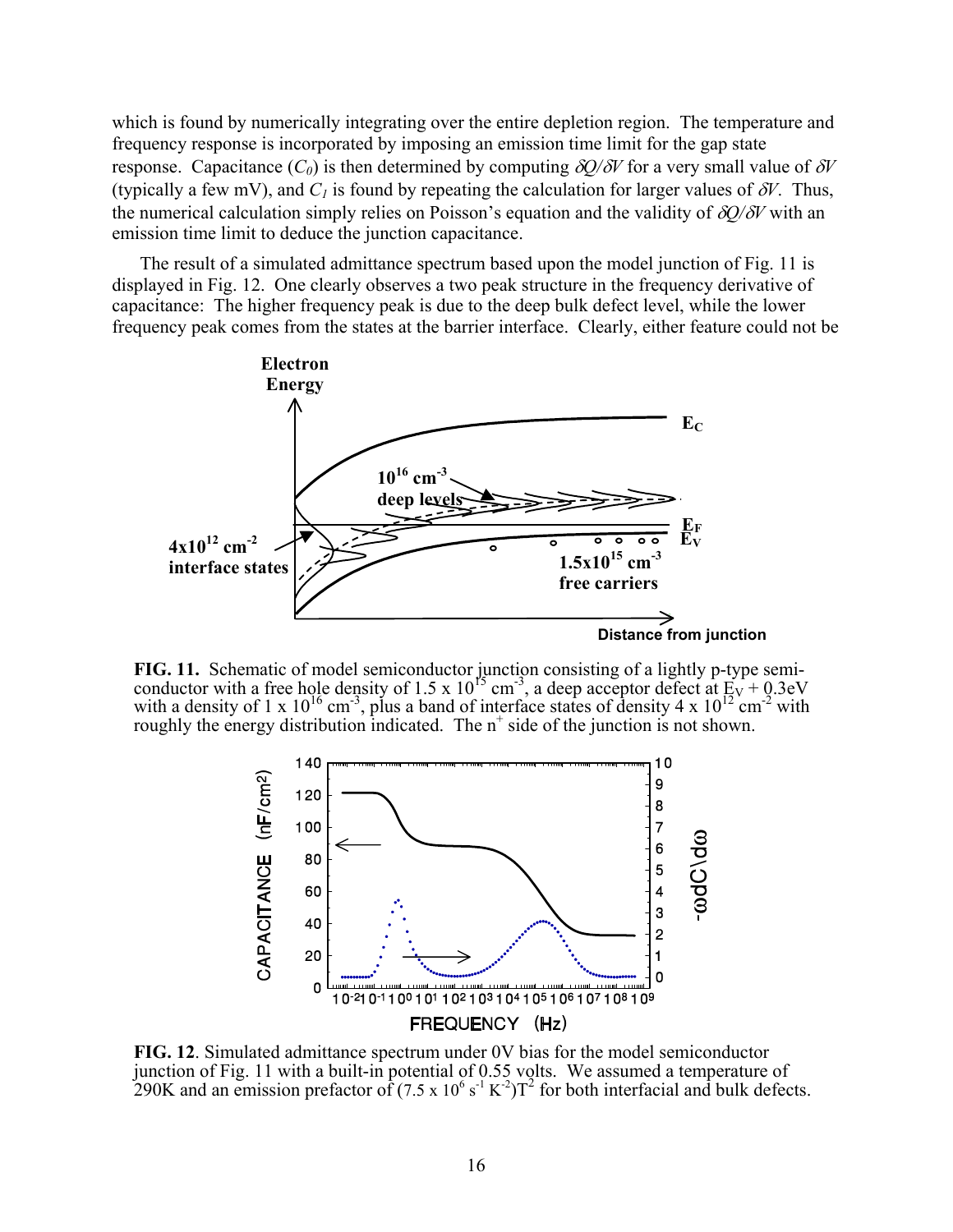identified as a bulk or interface feature from such a spectrum by itself; however, by repeating these measurements at various applied dc biases this issue can be resolved, at least in principle. It is thus unfortunate that almost all admittance spectra reported from studies of CIGS generally have only presented experimental results for zero applied bias conditions.

A set of simulated *C-V* profiles for this model semiconductor junction is displayed in Fig. 13(a). This simulation clearly demonstrates that both the deep states and the interface states have



**FIG. 13. (a)** Simulated *C*-*V* profiles for different frequencies at 290K obtained from the model  $n^+$ - $p$  junction shown in Fig. 11. Note that none of these profiles provide a meaningful estimate of the density of free carriers shown by the thin solid line. Also note the influence of the interface states on the shapes of these profiles. **(b)** DCLP profiles calculated under the same conditions. The thin solid lines indicate the theoretical value these profiles should have as given by Eq. 4. Note that in this case the highest frequency profiles accurately reflect the density of free carriers, and that there is almost no influence from the interface states.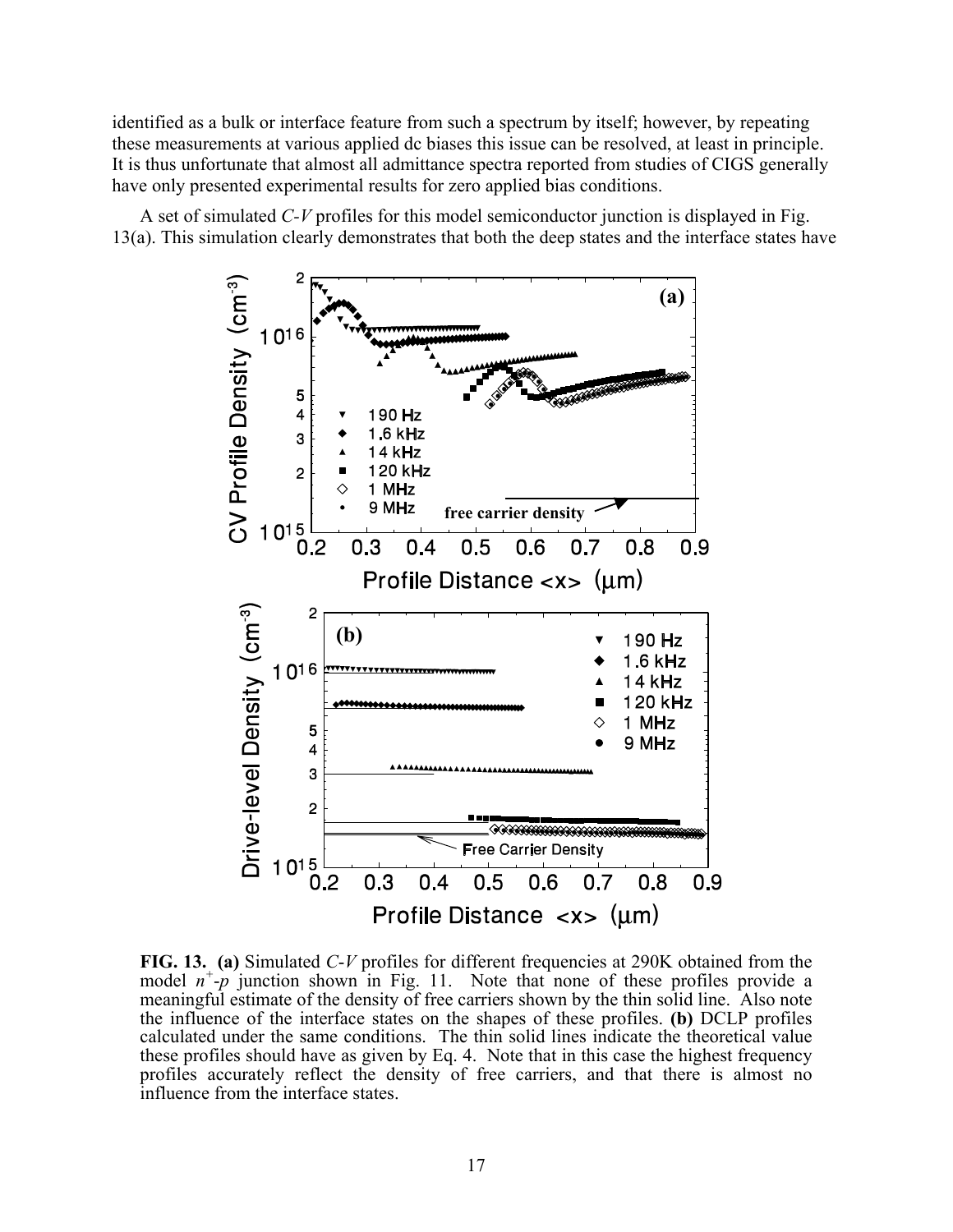<span id="page-25-0"></span>a profound influence on the *C-V* profiles. In particular, their influence almost completely precludes an accurate measurement of the free carrier density by this method.

In Fig. 13(b) we display the simulation of a DLCP measurement. As expected, the profile for the largest values of *Ee* (smallest frequency) most closely agree with the *C*-*V* results, and accurately reflect the maximum density of states that can respond to the alternating component of bias: deep states plus shallow acceptors. However, in the low *Ee* limit (highest frequencies), the DLCP measurement discloses a much smaller density than *C*-*V*, and this accurately reflects the density of free carriers. This is because DLCP is a purely dynamic measurement so that, while the non-uniform, static charge density created by the ionized deep defects influence the value of the depletion width, *W*, it does not affect the value of  $N_{DL}$ . For the same reason, DLCP is insensitive to interface states, which clearly influences the *C*-*V* results shown in Fig. 13(a). This attribute of DLCP has previously been discussed in some detail (see Ref. [5\)](#page-9-1).

#### **3.5 CuIn<sub>1-x</sub>Ga<sub>x</sub>Se<sub>2</sub> (CIGS) Alloy Films – Metastability with respect to Light Exposure**

An important aspect of CIGS devices to try to understand is the metastable behavior of these films with respect to prolonged light exposure with light matching the bandap. Because the DLCP method can be used to clearly identify whether changes in device properties occur within the bulk absorber vs. the barrier interface, we decided to examine this issue in a couple of the IEC CIGS sample devices.

Our light soaking treatment consists of exposure to optical excitation at 1064 nm and approximately 100 mW/cm<sup>2</sup>, generated by a cw-YAG laser. Samples were typically exposed for 3 hours at 25 °C, then cooled immediately in the dark. We subsequently observed significant changes in the average depletion charge density and in the density of deep defects, as illustrated in Fig. 14. We can conclude that these changes definitely occur in the bulk region of the CIGS absorber. The observed metastable changes anneal away in the dark at elevated temperatures, with a time scale of several hours at 50 °C. We stress that our measurements gave absolutely no indication that interface states were introduced, or increased, by this light-soaking treatment.

Previous studies at other laboratories using red light exposure also noted an increase in depletion charge density, leading to a decreased depletion width and increased capacitance. [[19,](#page-19-1)[21\]](#page-36-15) Those researchers attributed this to the metastable capture of photogenerated electrons by deep traps in the depletion region. The observed increased of free carrier density for our sample is not inconsistent with such a mechanism. Alternatively, our result could be due to a real increase in the density of shallow acceptors.

The observed increase in the deep traps for our sample, however, cannot be explained by such an electron capture mechanism. Moreover, our data indicate that in a given sample the free carrier density and the density of deep traps typically increase by a similar factors (usually about a factor of five), suggesting that the mechanisms behind these two types of changes may have a common origin.

The light-soaking treatment also caused a decrease in device efficiency (from 13% to 11%) largely due to a decrease in fill factor. This is illustrated in Fig. 15. Note that the beneficial effects of white light exposure on *Voc* reported in other studies were not observed for the infared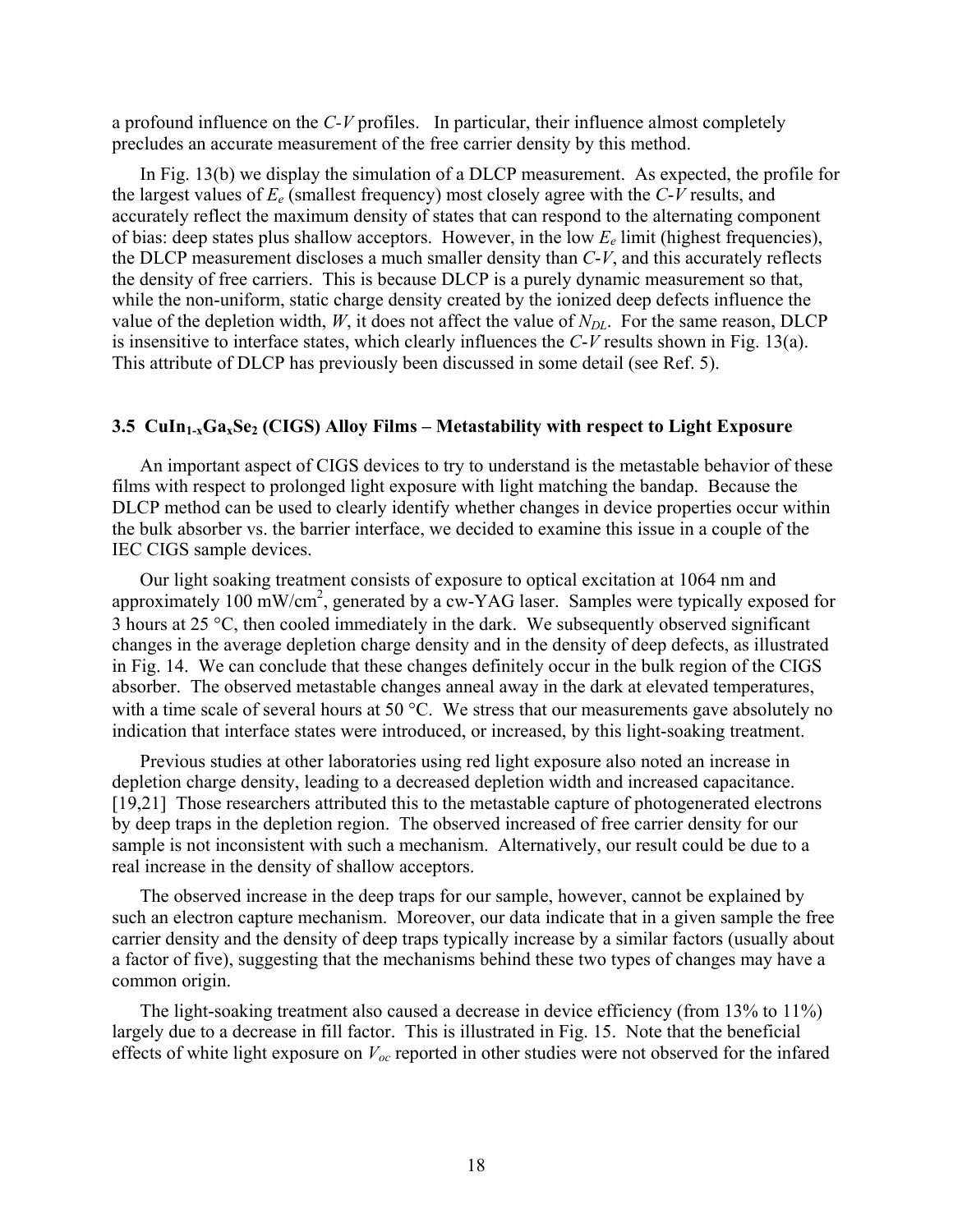**FIG. 14.** DLCP profiles, before and after light soaking, taken at  $\overline{135}$  K. Note that the x-axes differ for the two sets of data. These profiles clearly illustrate a significant increase in carrier density (assumed to dominate the response at high frequencies) and also an increase in the deep trap density. This device was prepared using a substrate temperature of 400°C, but the metastable behavior observed is characteristic of all devices we've studied.

after the long



light soaking treatment we employed here, despite the large increase of carrier density. This is perhaps not surprising given the concurrent large increase in the deep defect density.

In conclusion, a band of deep defects has been identified in the bulk region of CIGS films which exhibits metastable changes upon optical exposure. We believe that these kinds of light soaking experiments may thus be quite valuable in identifying those defects which act as important recombination centers, if one can correlate changes in their density to changes in device performance. Using our ability to distinguish interface from bulk defects, and then relating different efficiencies and defect densities obtained within a single device, we thus hope to simplify the problem of identifying the most important defects that limit device performance.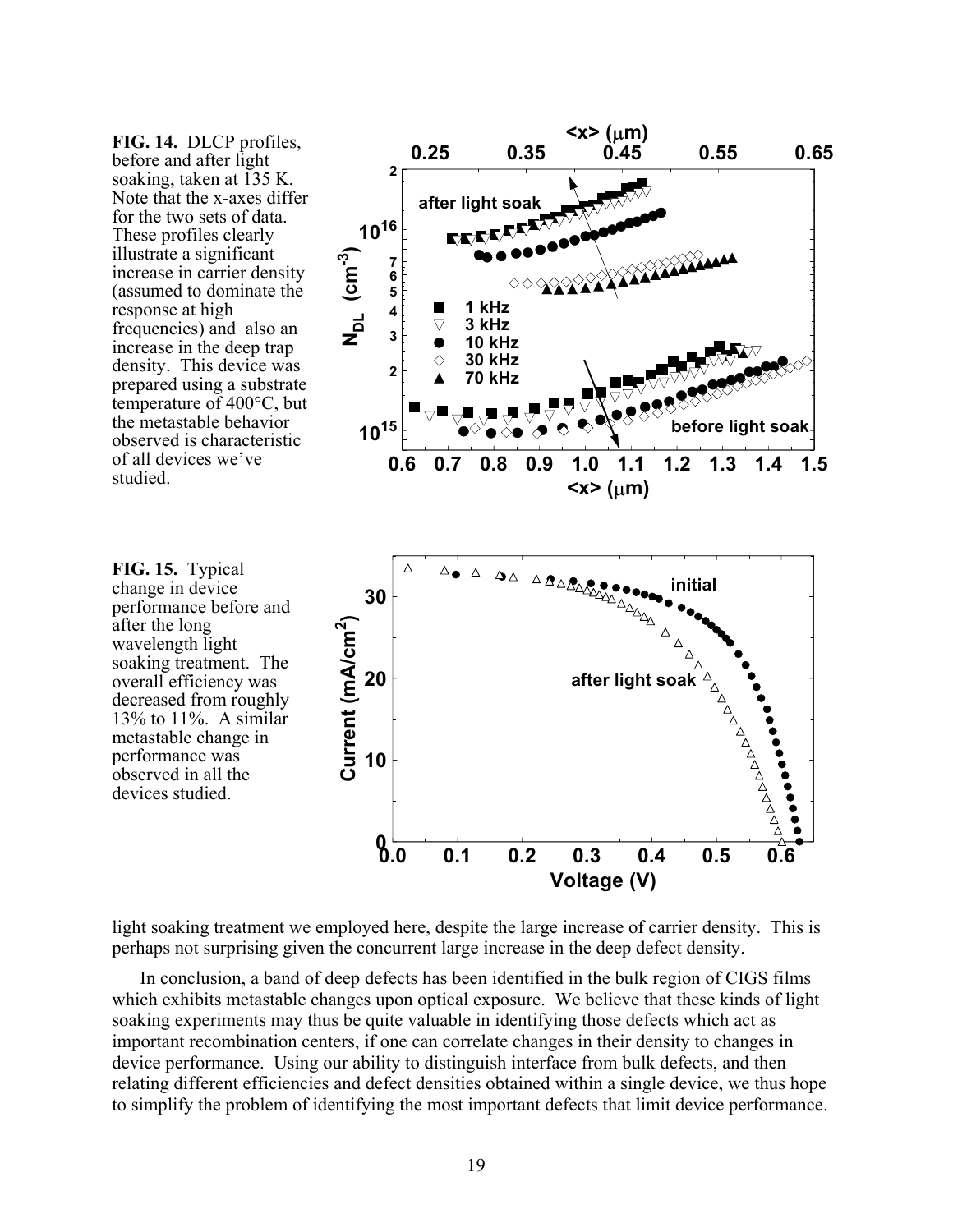#### <span id="page-27-0"></span>**3.6 Studies of CuIn1-xAlxSe2 (CIAS) Alloy Films**

We have carried out an experimental evaluation of the electronic properties of a series of four CuIn<sub>1-x</sub>Al<sub>x</sub>Se<sub>2</sub> (CIAS) alloy films provided to us by Bill Shafarman at IEC. This was accomplished by employing photocapacitance spectroscopy and drive-level capacitance profiling (DLCP). The CIAS photovoltaic devices for this study were prepared at IEC using a process very similar to those developed to optimize CIGS devices [\[22, 23\]](#page-36-16) as has been described above. Devices for this study contained CIAS absorber layers with Al fractions from  $x = 0.13$  to 0.48. The device performance parameters were obtained at IEC for all devices, and ranged from 13% to 7%, with device efficiency decreasing as the Al content of the absorber layer increased. The details of the film parameters and device properties were given above in Table II.

Sub-band-gap optical spectra of the film properties within the devices were obtained from transient photocapacitance (TPC) spectroscopy. A comparison of the lowest fraction (13at.%) Al CIAS sample device with a 27at.% Ga CIGS sample device is displayed in Fig. 16. Both of these alloys had similar bandgaps and the devices had nearly identical cell performance parameters. The fact that their photocapacitance spectra are also nearly identical gives some credence to the relevance of the TPC characterization method toward understanding how the corresponding devices are likely to behave.

The TPC spectra for all four of the CIAS devices studied are shown in Fig. 17. Here we see that the electronic properties of these alloys changes quite dramatically once the Al fraction exceeds 20at.%. Specifically, the Urbach energies (band tail widths) become much broader, indicating a much larger degree of alloy disorder[\[16\]](#page-13-0). The characteristic shape of the defect band "shoulder" also appears significantly flatter for the higher Al fraction alloys. We also note that the band tail extends over fewer orders of magnitude in the devices with the lowest Al fraction and believe this is likely a result of better minority carrier collection in the lower aluminum fraction devices.

**FIG. 16.** Comparison of Photocapacitance Spectra for a 13at.% Al fraction CIAS device with a 27at.% Ga fraction CIGS device. Both of these devices were fabricated at IEC and were found to have nearly identical bandgaps device performance. The electronic properties indicated from these photocapacitance spectra are also nearly identical: similar defect band magnitudes and energy distributions, identical Urbach energies (17meV), and nearly identical minority carrier collection.

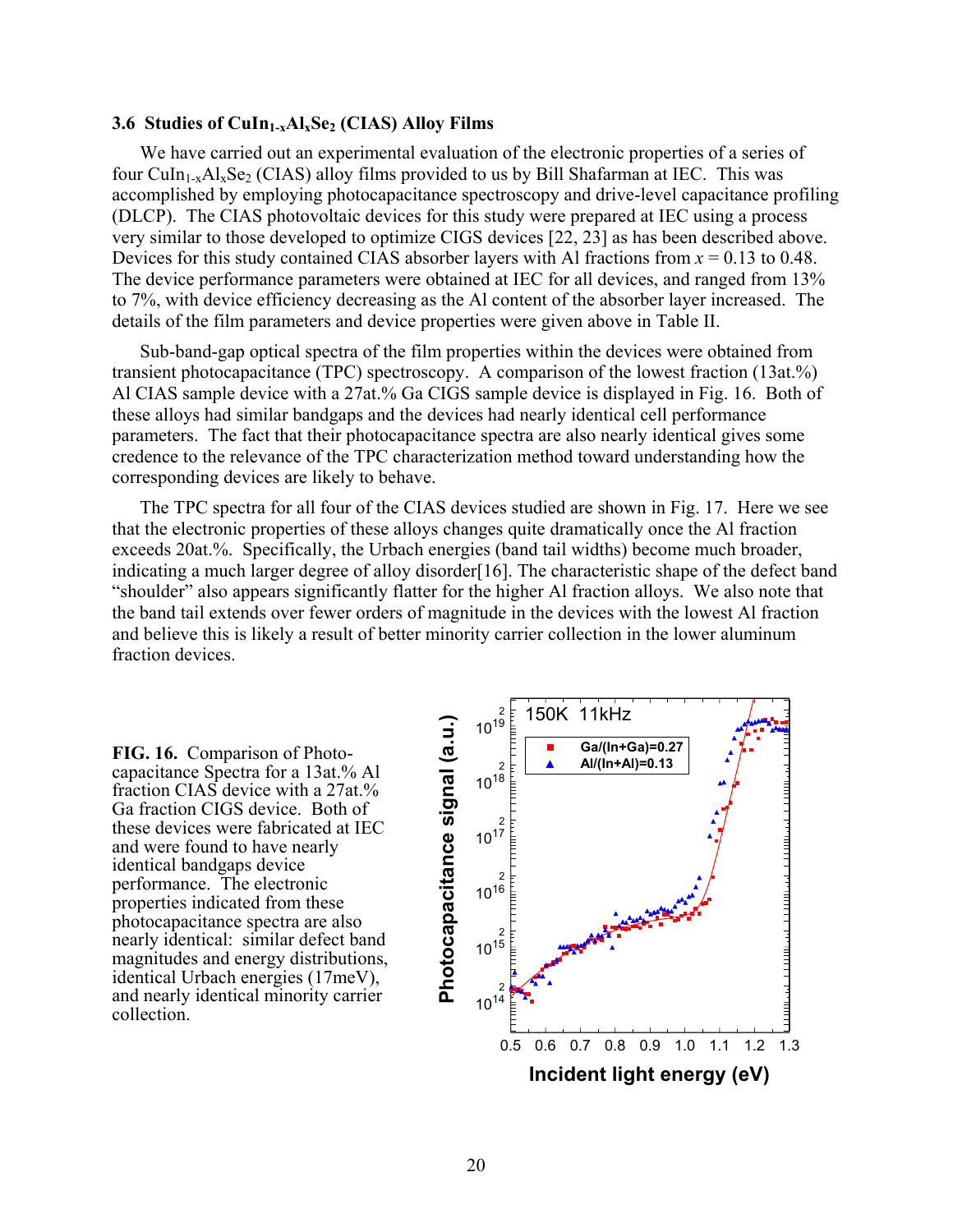

fractions at 200 K and 11 kHz. The labels indicate Al/(In+Al) alloy fractions. Note that there is a marked increase in the Urbach energies as Al content increases beyond 20at.%. Also note the presence of the broad, featureless defect band. The smaller dynamic range of the bandtail for the 0.13 Al fraction film is probably due a higher minority carrier collection efficiency.

**FIG. 17**. Photocapacitance spectra for four CIAS samples with different Al

The electronic properties of these samples as deduced from these photocapacitance spectra are listed in Table V along with their device performance parameters. The broader Urbach energies probably account in part for the decrease in device open circuit voltage [[24\]](#page-36-17).

Admittance spectroscopy (capacitance vs. frequency) reveals a distinct step due to a dominant hole trap (deep acceptor). From an Arrhenius plot of the positions of these steps, a characteristic activation energy for this hole trap can be obtained. This response is considerable deeper in the high Al content devices, around 0.4-0.5 eV, compared to CIGS devices. However, in the device with  $x=0.13$ , the thermal response has a shallower activation energy,  $0.21 \text{ eV}$ , much more similar to that observed in CIGS. These results are also included in Table V.

| $Al/(In+A]$ | $E_G\,$               | $V_{OC}$ | $J_{SC}$ | FF  | Eff.  | $E_U$          | $\nu_0$          | $E_a$ |
|-------------|-----------------------|----------|----------|-----|-------|----------------|------------------|-------|
|             | $\left($ eV $\right)$ | $\rm V$  | (mA/cm   | (%) | (0/0) | (meV)          | $(s^{-1}K^{-2})$ | 'eV   |
| 0.13        | 1.15                  | 0.59     | 34.2     | 6C  | 13.1  |                | $.5x10^{\circ}$  | 0.21  |
| 0.29        | .36                   | 0.71     | 25.3     | 63  |       | $\overline{a}$ | $.2x10^9$        | 0.50  |
| 0.35        | 1.45                  | 0.72     | 21       | 64  | 9.6   | 42             | 1.5x10           | 0.45  |
| 0.48        | .67                   | 0.72     | 16.9     | 63  | 0.3   | 35             | $2x10^6$         | 0.34  |

**Table V**. Summary of device performance and defect response of CIAS samples.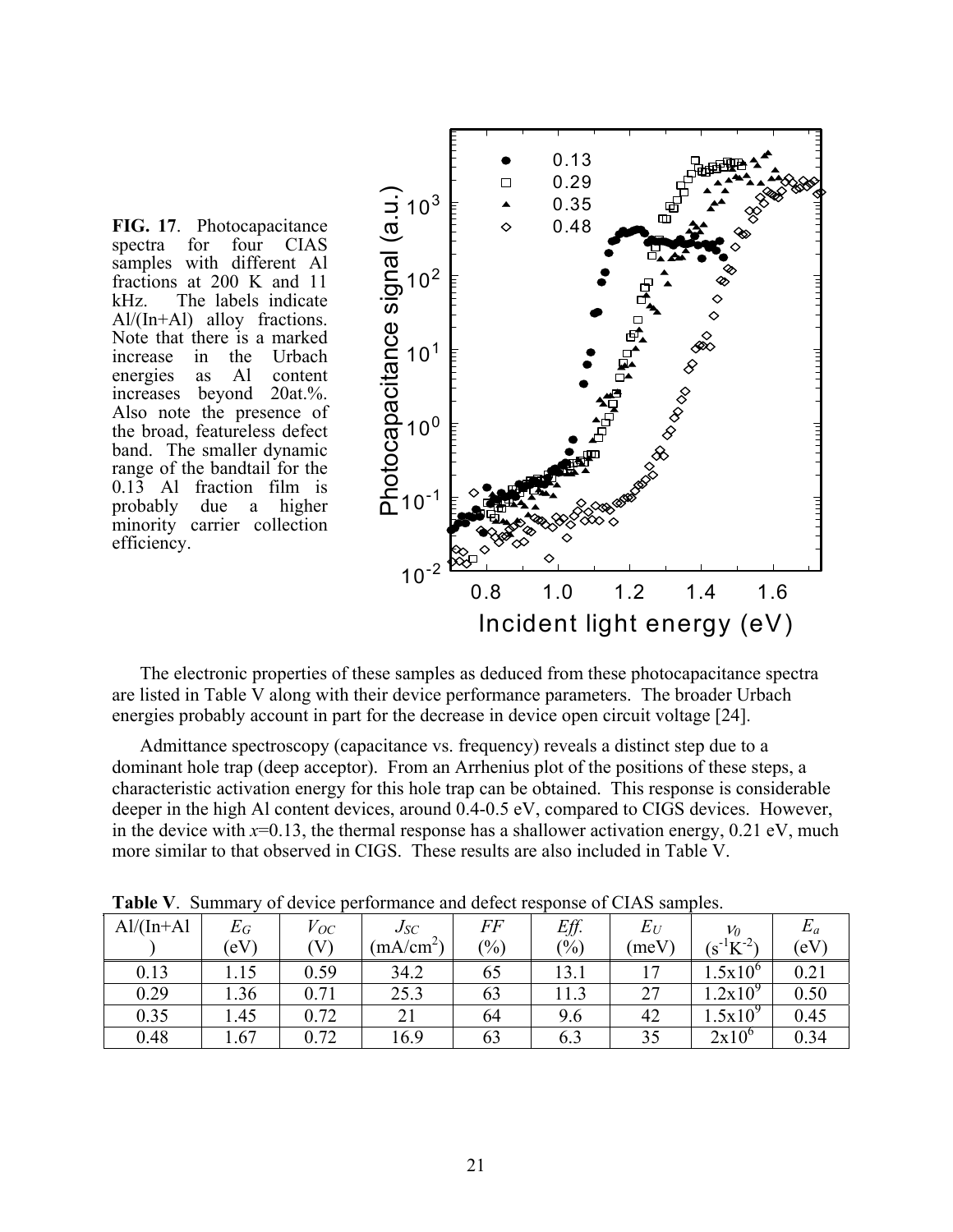

**FIG. 18.** DLCP data taken with  $f = 30$  kHz, showing the spatial non-uniformity of the films, and a very low carrier density. **(a)** Results for the device with Al/(In+Al) = 0.13 **(b)** Results for the device with  $Al/(In+Al) = 0.35$ . These are characteristic of all devices with  $Al/(In+Al) \ge 0.2$ .

DLCP measurements were also carried out on this set of CIAS films and the most uniform DLC profiles were obtained for the device with  $x = 0.13$ . These profiles are displayed in Fig. 18(a); however, even these were found to be significantly less uniform than those obtained in typical IEC CIGS based devices. Moreover, the results for the CIAS devices with higher Al content are quite dramatically non-uniform, as illustrated for one sample in Fig. 18(b).

To better understand the very non-uniform DLCP results on the higher Al fraction samples, we have simulated this measurement using a numerical solution of Poisson's equation. More details of how we carry out this modeling have been described in Section 3.4 above. This



**FIG. 19. (a**) Solid symbols are DLCP data for device with Al/(In+Al) = 0.29, taken at 270 K and frequencies of 2 kHz (triangles) and 20 kHz (circles). Lines show numerically simulated results. **(b)** Illustration of the simulation parameters used to generate the experimental data of (a). The model assumes a deep defect band  $0.5eV$  above  $E_V$ , with width  $0.025$  eV (solid line), and magnitude exponentially decreasing with distance from the barrier. The doping density (dotted line) also decreases exponentially with distance, with the same decay length  $(0.14 \text{ }\mu\text{m})$ .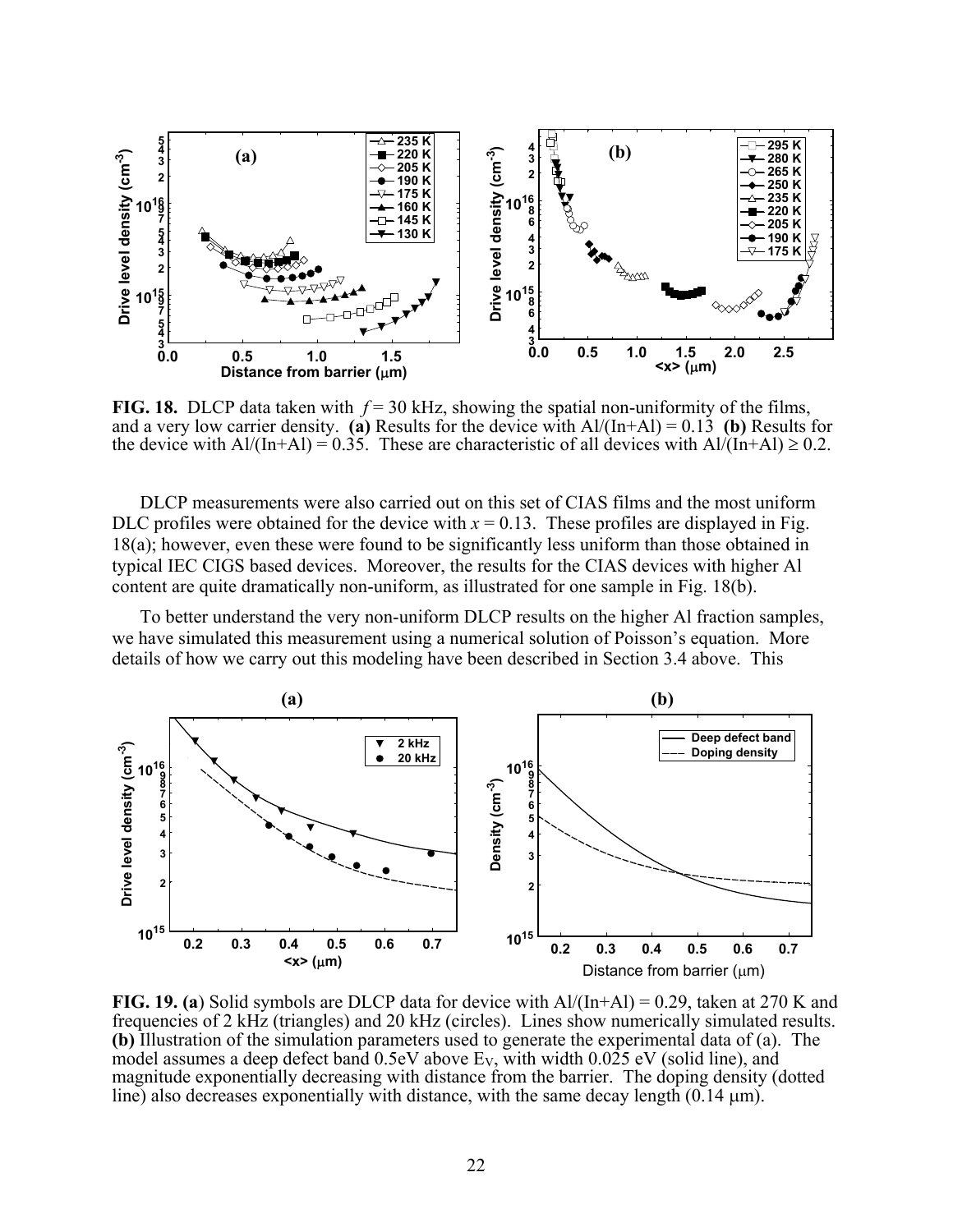<span id="page-30-0"></span>modeling indicates that both a strongly non-uniform carrier density as well as a non-uniform defect density distribution must be present to account for the observed DLCP results in these CIAS devices. The best fit we have found to account for these data requires an exponential dependence of both the carrier density and deep defect density, with these values increasing rapidly near the junction. Experimental data and the best fit for the device with  $x = 0.29$  are illustrated in Fig. 19.

These experimental data thus again indicate a sharp difference between our devices with lower Al content and those with  $x \ge 0.2$ . The results for the device with  $x = 0.13$ , which has an activated response around  $E_a = 0.21$  eV with a relatively uniform density through the film, and a sharp band edge with  $E_U < 20$  meV, are similar to our observations of good quality CuInSe<sub>2</sub> and CIGS devices. The broader band edge and the spatially non-uniform, deeper thermal response in the higher Al content devices is indicative of poorer electronic properties in these films. Our initial assessment of this latter result is that the effective doping density becomes much lower and much less uniform for the higher Al fraction samples.

#### **3.7 Modulated Elemental Film Synthesis of CGS and CIS Films**

Initial investigation demonstrated the formation of a kinetically assessable amorphous phase near the composition Cu:Se 1:2 for modulated elemental reactants with layer thicknesses under 100 Å. For the In-Se system, kinetically stable amorphous alloys were observed near the composition In:Se 1:1. The low angle diffraction patterns did not show any elemental layering on deposit. During this initial phase of the project, we confirmed the cross deposition of selenium during Cu and In deposition and demonstrated the unwanted effects on composition control and the uniformity of deposited films. Several methods were used to eliminate cross deposition and we were finally able to eliminate this problem. During recalibration, outstanding low angle diffraction patterns of binary In-Se modulated elemental reactants were observed when previously we did not observe the expected Bragg diffraction maxima in this system. Recalibrating the Cu-Se binary system we observed again observed the formation of a kinetically stable amorphous phase near the composition Cu:Se 1:2. At the 1:1 composition, CuSe was observed to nucleate. If thick layers of Cu and Se were deposited (greater than 100Å repeats), CuSe was observed to nucleate at the reacting interfaces over the entire composition range investigated.

During our initial attempts to deposit micron thick films to make devices for testing, we observed significant drift in the deposition rates of the In and Se. To better define the problem with deposition consistency when using our old cells, we deposited five sequential samples of copper-indium-selenium with the same layer thicknesses and desired composition. Each sample was 2000 angstroms thick which with the five depositions combined adds up to one micron, the thickness of the sample we intend to eventually deposit. Figure 20 shows the relative composition of the five samples as determined by electron probe microanalysis. A variation of 15% in elemental composition through the sample is unacceptable.

After several attempts at modifying our home-built effusion sources, we decided to upgrade the sources, purchasing a set of precision effusion cells from Applied Epi. These cells are designed to maintain a constant temperature around a crucible filled with the element being deposited. Precise control of temperature leads to a consistent emission of elemental flux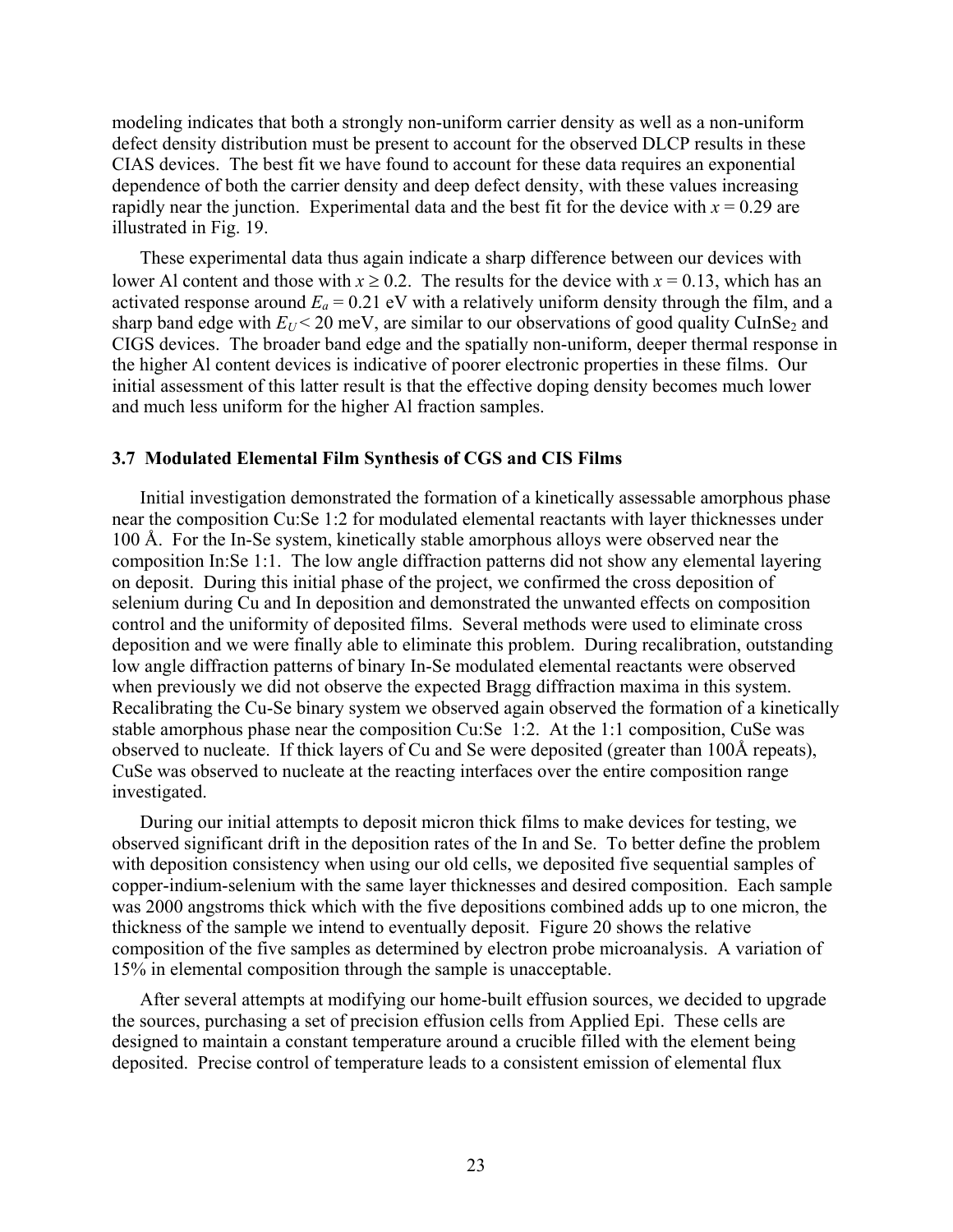

eliminating the need for flux monitoring. Our method of flux monitoring using quartz crystal monitors is not compatible with the deposition of indium or gallium. Gallium turns to a liquid at just above room temperature confusing the crystal monitor and indium creates a non-linear response in the crystal when small amounts of selenium are present (which is unavoidable when making CIS or CGS). A set of test superlattices were prepared using the new cells and compared to a similar set of superlattices prepared with the old deposition sources. The old method produced samples with layer thicknesses ranging from 77.5 to 82.2 angstroms with a standard deviation of 1.97 angstroms. The new cells produced samples with layer thicknesses ranging from 81.3 to 81.5 angstroms with a standard deviation of 0.054 angstroms. This indicates a massive improvement in the control of the deposition rates. Although the elements are different, we anticipate an equivalent improvement in accuracy over long deposition times. The consistency of composition has been established by the sequential deposition of three samples, each 2000 angstroms thick onto separate substrates. Figure 21 displays the composition data from electron microprobe analysis of the thin film samples on silicon. This same improvement in consistency was observed in parallel experiments on CGS samples as well.



**FIG. 21.** Composition of three sequentially deposited samples of CIS.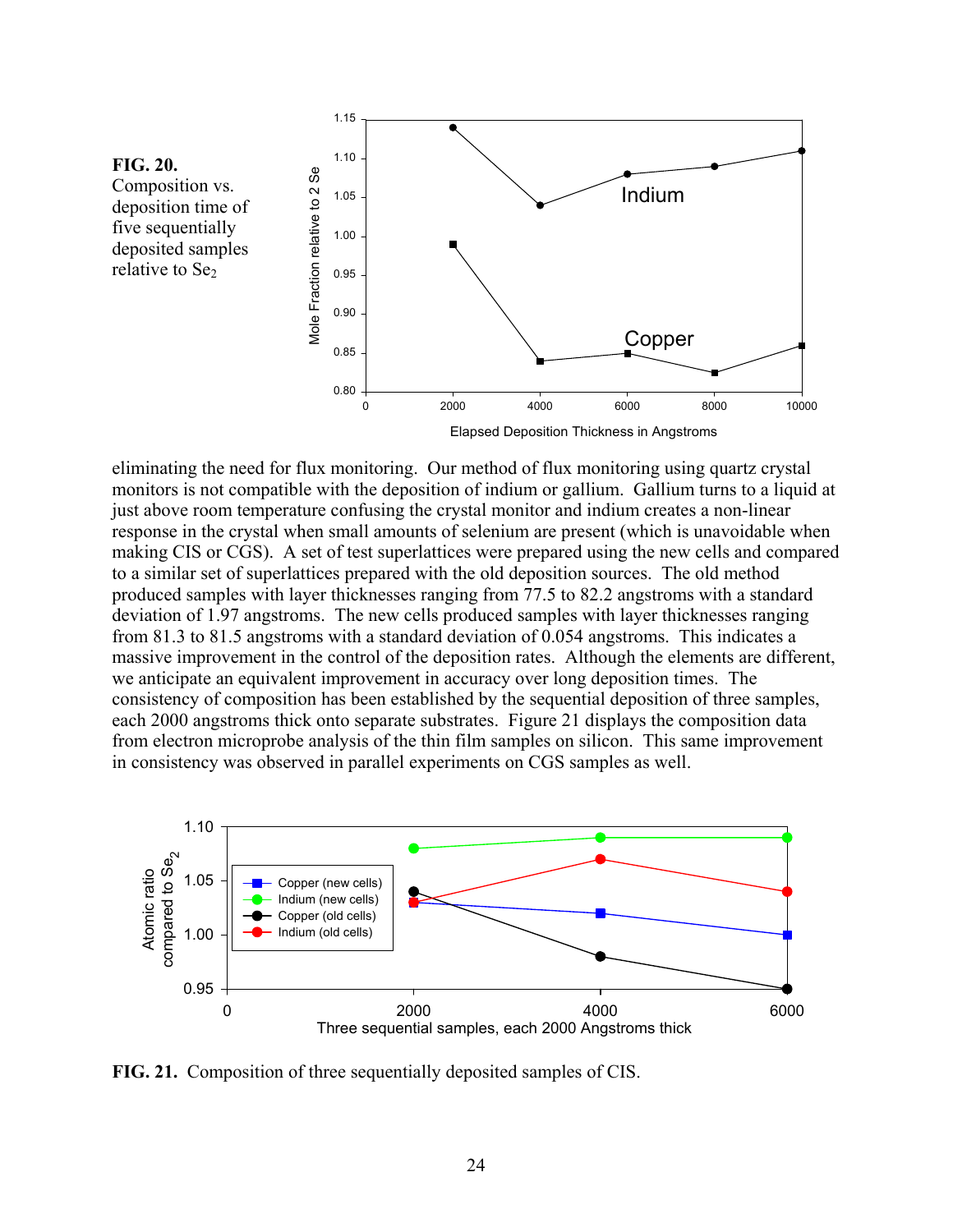

**FIG. 22.** X-ray diffraction for a series of anneals of a (Cu:In:Se)/(Cu:Ga:Se) layered composite. The layers were 100Å thick and there were 50 repetition each of the In containing and the Ga containing layers. The higher angle data for this sample after the 200 ºC and 300 ºC anneals shows two distinct (112) peaks, one for CIS with some gallium and one for CGS with some indium. Note that after the 400 ºC anneal, the two layers have interdiffused and only a single (112) peak is observed.

Using the new effusion cells, multiple samples of CIS, CGS, and CIGS were deposited, annealed at multiple temperatures between 100 ºC and 500 ºC, and analyzed by x-ray diffraction to follow the crystallization of the material. Generally, the as-deposited samples are nanocrystalline and the crystallites grow as the temperature is increased. The rate of growth of the crystallites varies with the composition and the annealing temperature at which rapid crystallite growth occurs also varies with composition.

One sample of specific interest is composed of 50 repetitions of 100 angstroms of thin Cu:In:Se layers followed by 100 angstroms of thin Cu:Ga:Se layers. Figure 22 follows the crystallinity of the sample after annealings up to 500 ºC. Although x-ray reflectivity data (not shown) does not indicate the existence of two distinct layers, the high angle data for the sample after the 200 ºC and 300 ºC anneals shows two distinct (112) peaks, one for CIS with some gallium and one for CGS with some indium. After the 400 ºC anneal, the two layers have interdiffused and only a single (112) peak is observed. This suggests that samples with graded composition profiles will have their composition gradients reduced on annealing at temperatures above 400°C.

Several additional samples have been deposited on molybdenum coated glass provided by Bill Shafarman, at IEC, University of Delaware. He agreed to add CdS and ZnO layers on top of our films to produce completed solar cells. Their performance parameters will be determined at Delaware, and then they will be returned to Oregon for additional testing of their electronic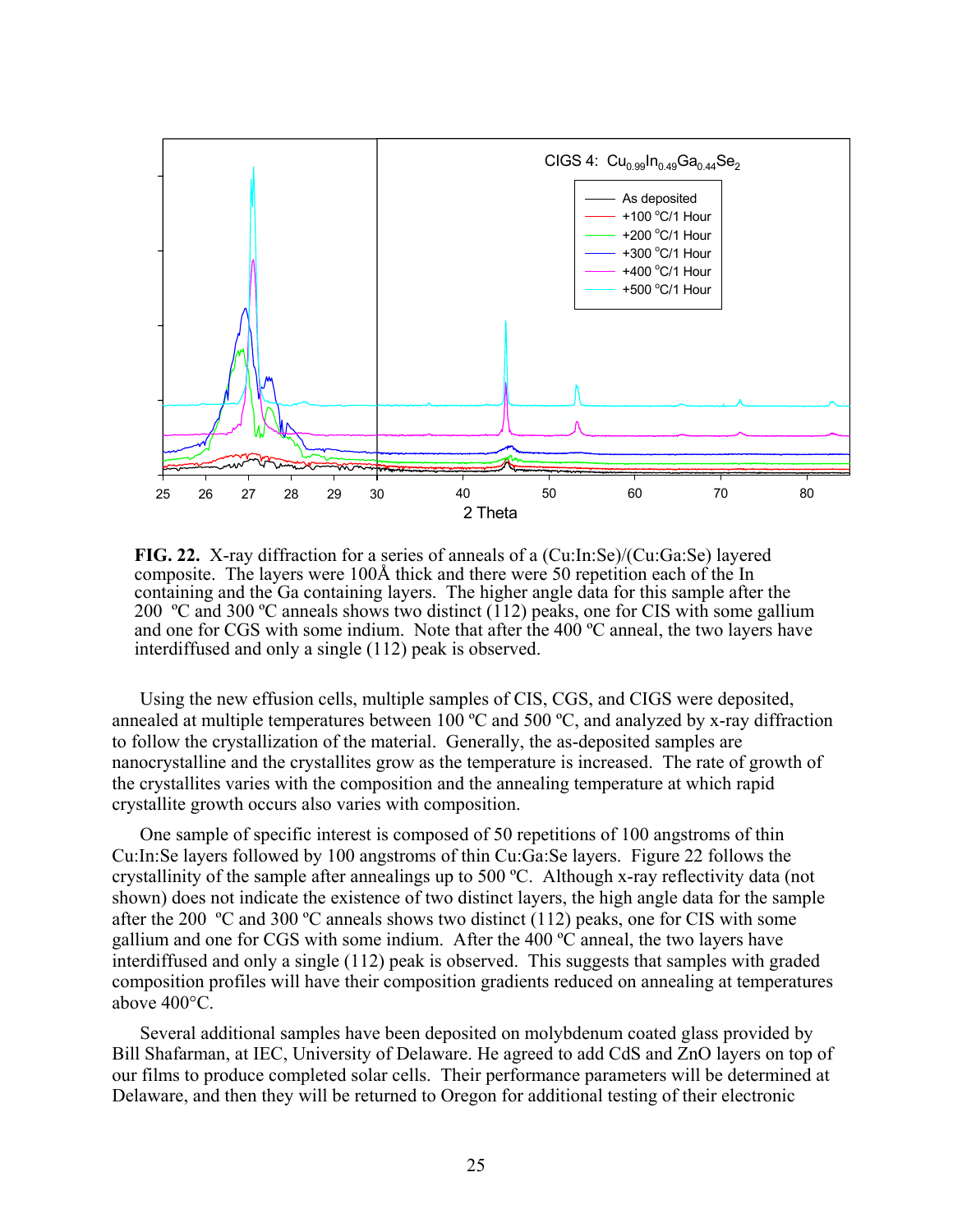<span id="page-33-0"></span>properties by the Cohen lab. Approximately 10 samples were sent to be coated at IEC for us. While we are still awaiting the return of these samples for testing by the Cohen laboratory, preliminary tests at IEC reveal that the best of these samples produced a 2.5% efficient cell. Since we have found diffraction data for different samples and different annealing conditions to be indistinguishable, electrical tests will be required to determine the origin of the performance differences between films.

#### **4.0 SUMMARY AND CONCLUSIONS**

Although the initial emphasis of the work supported under this NREL Subcontract was on the synthesis of CIGS materials by our modulated elemental deposition techniques, this shifted as the Subcontract period progressed due to the increasing success demonstrated by our efforts to characterize the electronic properties of such CIGS materials. This was accomplished by utilizing a variety of capacitance spectroscopic methods. In the near future such methods will be applied to the CIGS material being developed here. However, all of the characterization work described in this report was carried out on state-of-the-art CIGS samples obtained from several outside laboratories, particularly from the Institute of Energy Conversion at the University of Delaware. Because these outside samples represent some of the best laboratory photovoltaic cells currently available, our characterization of these CIGS absorber layers has provided an important baseline that, in the near future, we will use to assess CIGS material that is being synthesized at Oregon.

Key accomplishments of the work carried out under this Subcontract include, first of all, the application of transient photocapacitance (TPC) spectroscopy to identify the sub-band-gap optical transitions from defects in CIGS materials. Two types of transitions were identified: a deep defect band centered about 0.8 eV from the top of the valence band, and an exponential tail of states extending (most likely) from the bottom of the conduction band into the gap. The deep defect band was found to be present both in the polycrystalline CIGS samples from IEC, as well as a single crystal epitaxial sample device provided by Angus Rockett at the University of Illinois. Thus, we concluded this defect was *not* associated with grain boundaries but was likely a point defect in the CIGS crystal lattice itself. Moreover, the 0.8 eV optical transition energy remained constant, independent of changes in the bandgap energy, as the Ga fraction was varied from 0 to 80at.%. This implies that the energy of this defect likely lies much closer to midgap for the higher Ga fractionalloys. Thus, it is also likely that this defect functions as a more important recombination center in the higher Ga fraction alloys.

Second, we characterized a series of 30at.% Ga fraction samples devices supplied by IEC that exhibited a range of conversion efficiencies. Our photocapacitance spectra exhibited distinct differences as well. We found that the poorer efficiency devices had lower minority carrier collection fractions which we determined by comparing photocapacitance with transient photocurrent spectroscopy. We also found that for the samples with higher Urbach energies, indicating higher alloy disorder, the short-circuit current was lower. In addition, both the TPC measurements and admittance measurements indicated additional defect bands in the material that had been deposited at lower temperatures.

Third, we demonstrated the utility of the drive-level capacitance profiling (DLCP) method to the study of these materials. We argued that such measurements provided superior quantitative estimates of the deep majority carrier trap (the "deep acceptor level") and, perhaps, the first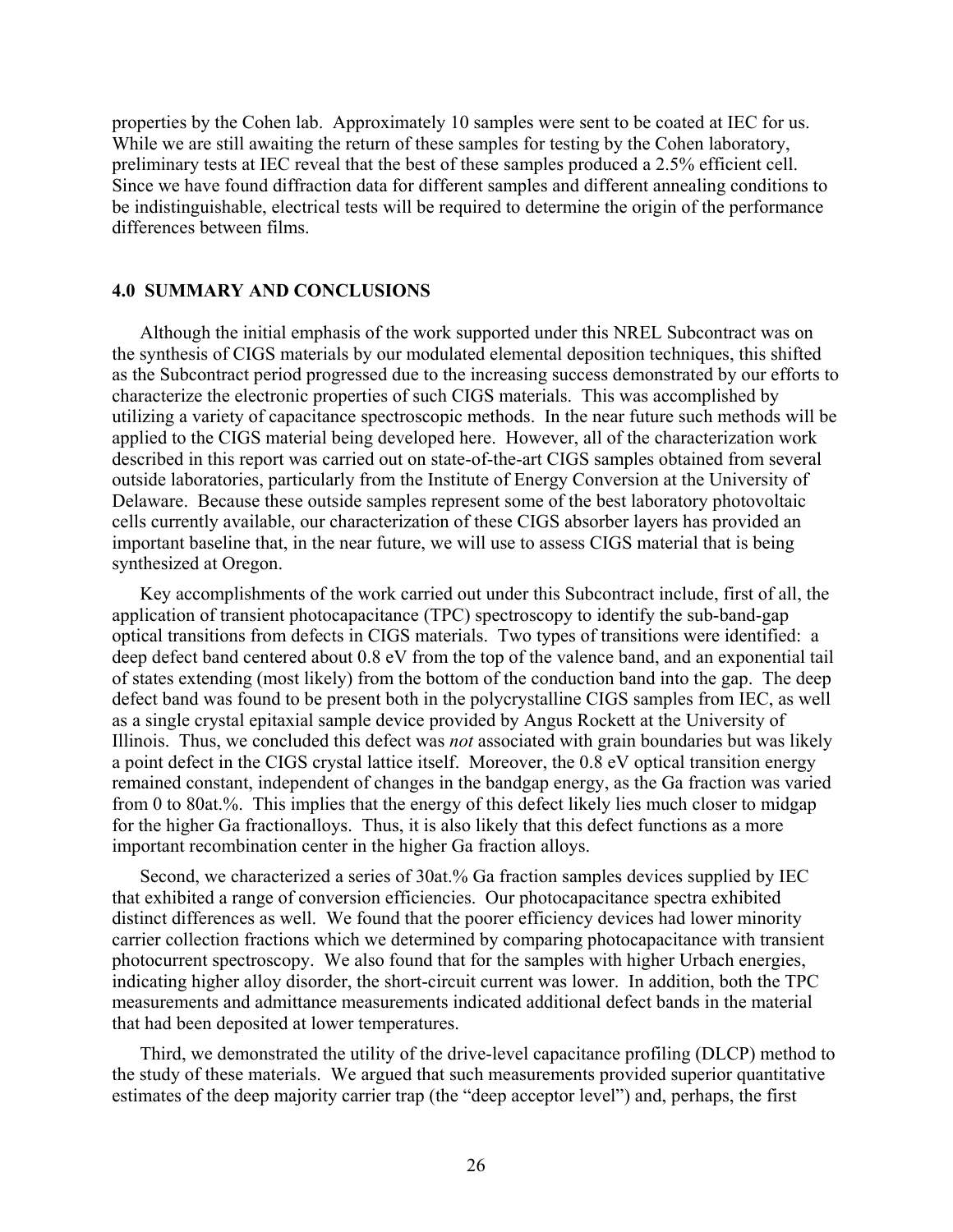reliable estimates of the hole carrier densities in sandwich geometry CIGS devices. Numerical modeling studies were employed to confirm these conclusions, and to point out the detailed relationship and significant differences between the DLCP method with the more familiar admittance spectroscopy, or standard capacitance-voltage profiling.

Fourth, we extended our characterization studies to four  $CuIn_{1-x}Al_xSe_2$  (CIAS) samples supplied by IEC. It had been hoped that, because a much smaller fraction of Al is needed to increase the bandgap of these copper based chalopyrite materials than through substitution by Ga, that Al alloying might lead to bandgaps larger than 1.4eV without the deterioration in device performance observed with higher levels of Ga alloying. Our photocapacitance and DLCP on the CIAS samples indicated that, for the sample with 13at.% Al (and a bandgap near 1.2eV) the electronic properties were essentially identical to those in CIGS samples with 26at.% Ga. However, for the CIAS samples with 29at.% and higher Al fractions the electronic properties were found to be poor, as indicated by broader bandtails, poorer minority carrier collection, very nonuniform electronic properties, and generally lower carrier densities.

Finally, we were able to demonstrate the ability to prepare CIS samples from modulated elemental reactants at temperatures below 400°C. The best of the samples we produced only had an efficiency of 2.5%, however, we hope that further and more rapid improvement will be possible once we have carried out a detailed characterization of their electronic properties. The ability to prepare CIS at these low temperatures, if the efficiency could be raised, provides an opportunity to use cheaper substrates (e.g., polymers) for substrates, potentially reducing the cost of solar modules.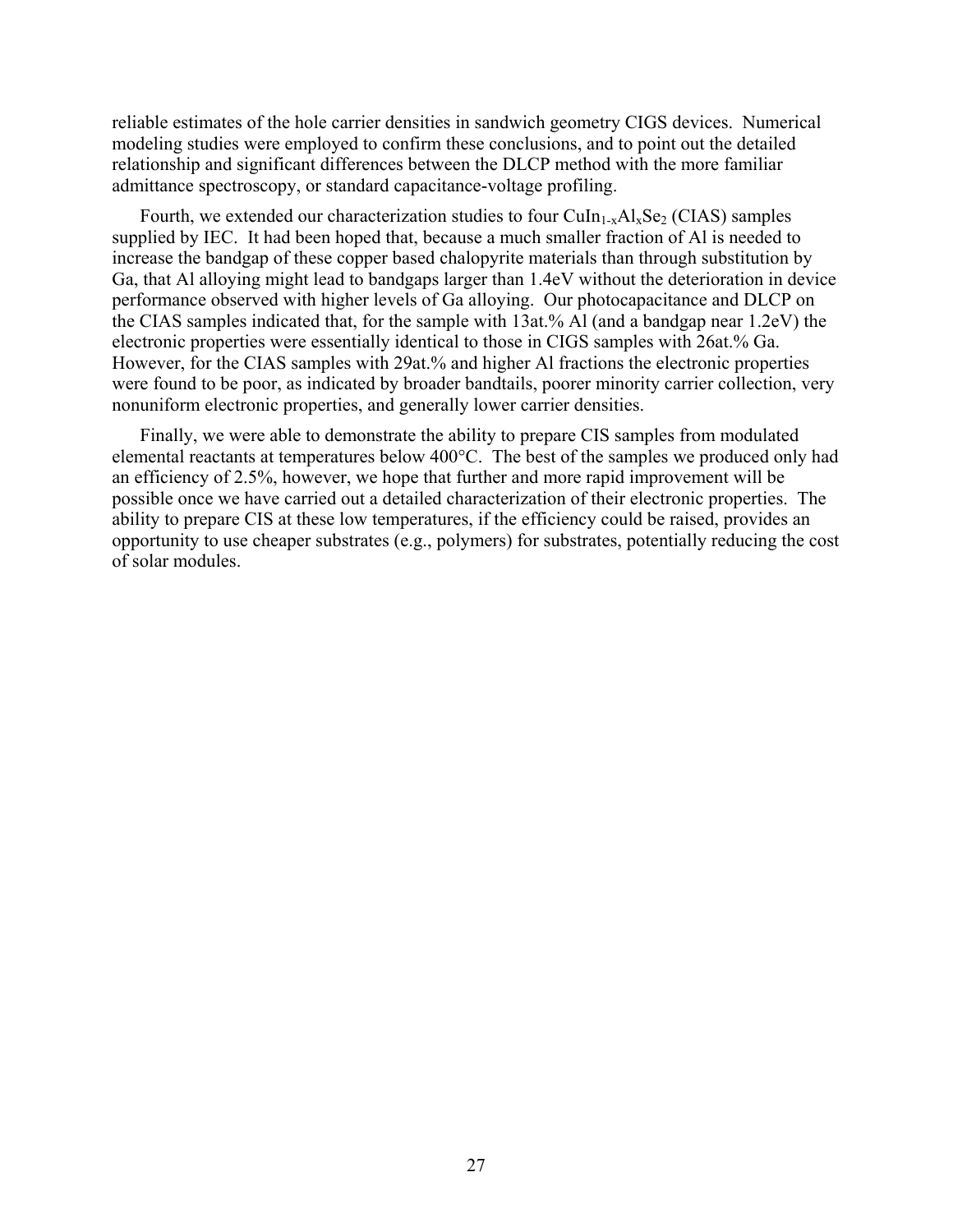# <span id="page-35-0"></span>**5.0 SUBCONTRACT SUPPORTED PUBLICATIONS**

- 1. J.T. Heath, J.D. Cohen, W.N. Shafarman, and D.C. Johnson, "Characterization of deep defects in CuIn1-xGaxSe2 (CIGS) working photovoltaic devices", in *Photovoltaics for the 21st Century*, ed. by V. K. Kapur, R. D. McConnell, D. Carlson, G. P. Caesar, A. Rohatgi, and J. Smith (Electrochem. Soc. Conf. Proc., 2001), Vol. **2001-10**, pp.324-332.
- 2. J. O. Thompson and D. C. Johnson, "Synthesis and Characterization of CuInSe2, CuGaSe2 and Graded Compositions from Modulated Elemental Reactants", in *Photovoltaics for the 21st Century*, ed. by V. K. Kapur, R. D. McConnell, D. Carlson, G. P. Caesar, A. Rohatgi, and J. Smith (Electrochem. Soc. Conf. Proc., 2001), Vol. **2001-10**, pp.317-323
- 3. J.T. Heath, J.D. Cohen, W.N. Shafarman, D.X. Liao and A.A. Rockett, "Effect of Ga content on defect states in CuIn<sub>1-X</sub>Ga<sub>X</sub>Se<sub>2</sub> photovoltaic devices" Appl. Phys. Lett. **80**, 4540 (2002).
- 4. Jennifer Heath, J. David Cohen, and William N. Shafarman, "Correlation between deep defect states and device parameters in CuIn<sub>1-X</sub>Ga<sub>x</sub>Se<sub>2</sub> photovoltaic devices", Proc. of the 29<sup>th</sup> IEEE Photovoltaic Specialists Conference - 2002, 204.4 (2002).
- 5. J.T. Heath, J.D. Cohen, and W.N. Shafarman, "Distinguishing metastable changes in bulk CIGS defect densities from interface effects", Thin Solid Films **431-432**, 426 (2003).
- 6. J. David Cohen, Jennifer Heath, and William N. Shafarman, "New junction capacitance methods for the study of defect distributions and carrier properties in the copper indium diselenide alloys**",** Mat. Res. Soc. Symp. Proc. **763**, 429 (2003).
- 7. Jennifer Heath, J. David Cohen, and William N. Shafarman, "Defects in copper indium aluminum diselenide films and their impact on photovoltaic device performance**",** Mat. Res. Soc. Symp. Proc. **763**, 441 (2003).
- 8. J.T. Heath, J.D. Cohen, and W.N. Shafarman, "The study of bulk and metastable defects in  $Culn<sub>1-X</sub>Ga<sub>X</sub>Se<sub>2</sub>$  thin films using drive-level capacitance profiling", J. Appl. Phys., in press.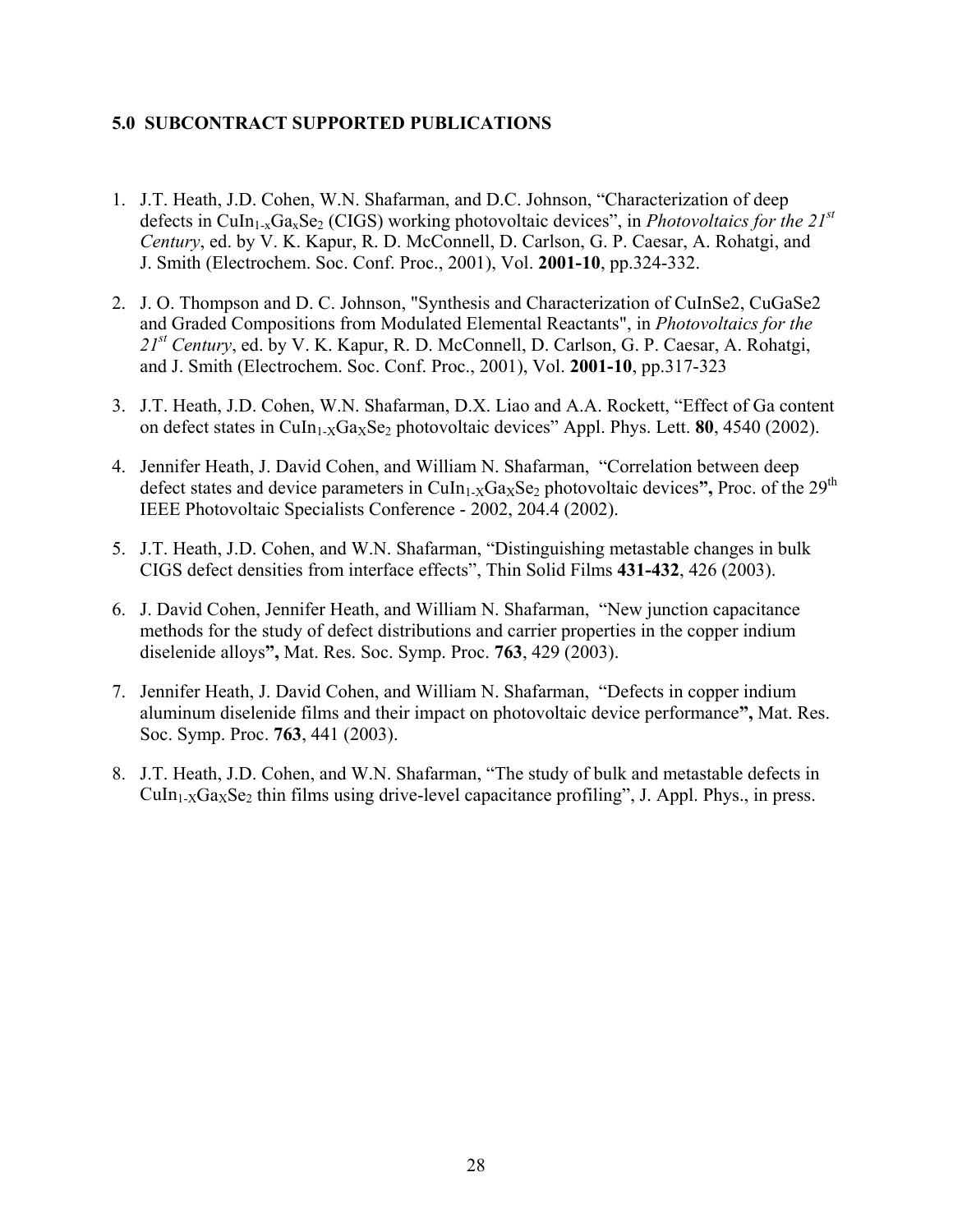#### <span id="page-36-14"></span><span id="page-36-0"></span>**6.0 REFERENCES AND BIBLIOGRAPHY**

- <span id="page-36-7"></span><span id="page-36-1"></span>1. Lang, D. V.; Cohen, J. D.; Harbison, J. P. *Phys. Rev. B* **1982**, *25*, 5285.
- <span id="page-36-16"></span><span id="page-36-8"></span>2. Goodman, A. M. *J. Appl. Phys.* **1963**, *34*, 329.
- <span id="page-36-13"></span>3. Lang, D. V.; Cohen, J. D.; Harbison, J. P. *Phys. Rev. B* **1982**, *25*, 5285.
- <span id="page-36-5"></span>4. Cohen, J. D.; Lang, D. V. *Phys. Rev. B* **1982**, *25*, 5321.
- 5. Michelson, C. E.; Gelatos, A. V.; Cohen, J. D. *Appl. Phys. Lett.* **1985**, *47*, 412.
- 6. Gelatos, A. V.; Cohen, J. D.; Harbison, J. P. *Appl. Phys. Lett.* **1986**, *49*, 722.
- 7. Essick, J. M.; Cohen, J. D. *Appl. Phys. Lett.* **1989**, *55*, 1232.
- 8. Fister, L.; Li, X. M.; Novet, T.; McConnell, J.; Johnson, D. C. *J. Vac. Sci. & Technol. A*  **1993**, *11*, 3014–3019.
- 9 . Novet, T.; Johnson, D. C. *J. Am. Chem. Soc.* **1991**, *113*, 3398–3403.
- <span id="page-36-9"></span>10. Novet, T.; Johnson, D. C.; Fister, L. In *Materials Chemistry, An Emerging Discipline*; L. V. Interrante, L. A. Casper and A. B. Ellis, Ed.; American Chemical Society: Washington, DC, 1995; Vol. 245; pp 425-470.
- 11. Novet, T.; McConnell, J. M.; Johnson, D. C. *Chemistry of Materials* **1992**, *4*, 473-478.
- 12. Novet, T.; McConnell, J. M.; Johnson, D. C. *Materials Research Society* **1992**, *238*, 581-586.
- <span id="page-36-12"></span><span id="page-36-4"></span>13. Novet, T.; Xu, Z.; Kevan, S. D.; Johnson, D. C. *Materials Science and Engineering A: Structural Materials: Properties, Microstructure and Processing* **1992**, *A 162*, 115.
- 14. W. N. Shafarman, R. Klenk, B. E. McCandless, J. Appl Phys. **79** (1996) 7324.
- <span id="page-36-17"></span><span id="page-36-11"></span>15. W. N. Shafarman, J. Zhu, Mat. Res Soc. Symp. Proc. **668** (2001) H2.3.
- <span id="page-36-2"></span>16. S. M. Wasim, C. Rincón, G. Marín, P. Bocaranda, E. Hernández, I. Bonalde, and E. Medina, Phys. Rev. B **64**, 195101 (2001).
- <span id="page-36-15"></span><span id="page-36-3"></span>17. S.H. Wei, S.B. Zhang, and A. Zunger, Appl. Phys. Lett. **72**, 3199 (1998).
- 18. U. Rau, K. Weinert, Q. Nguyet, M. Mamor, G. Hanna, A. Jasenek, H. W. Schock Mat. Res. Symp. Proc. **668**, H9.1 (2001).
- 19. R. Herberholz, M. Igalson, and H. W. Schock, J. Appl. Phys. **83**, 318 (1998).
- <span id="page-36-10"></span>20. T. Unold, J. Hautala, and J.D. Cohen, Phys. Rev. B**50**, 16985 (1994).
- 21. U. Rau, D. Braunger, R. Herberholz, H. W. Schock, J. –F. Guillemoles, L. Kronik, and D. Cahen, J. Appl. Phys. 86, 497 (1999).
- <span id="page-36-6"></span>22. W. N. Shafarman, S. Marsillac, P. D. Paulson, M. W. Haimbodi, T. Minemoto, and R. W. Birkmire, in *Proceedings of the 29th IEEE PVSC*, 519 (2002).
- 23. W. N. Shafarman, R. Klenk, and B. E. McCandless, J. Appl. Phys. **79**, 7324 (1996).
- 24. T. Tiedje, Appl. Phys. Lett. **40**, 627 (1982).